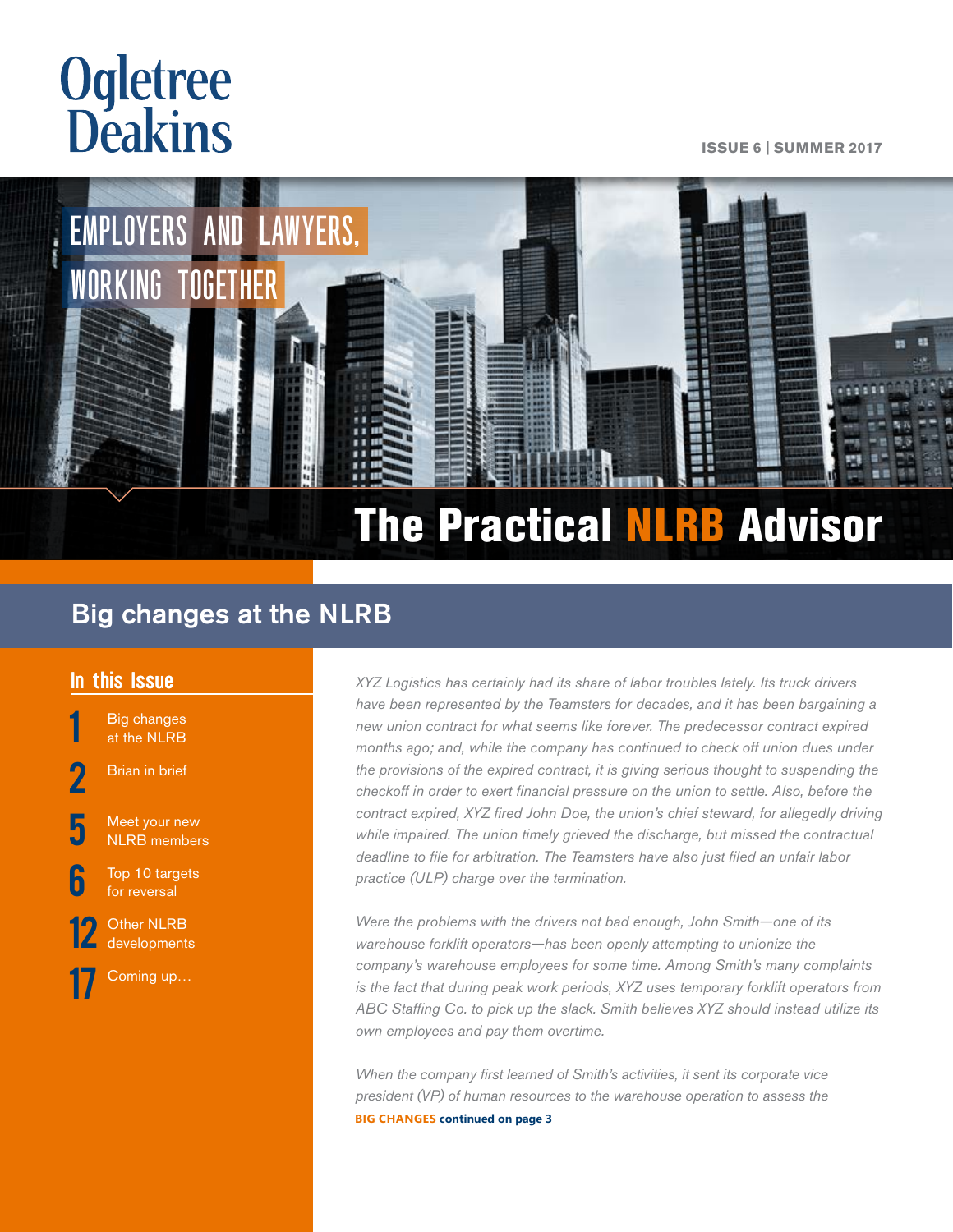# <span id="page-1-0"></span>BRIAN IN BRIEF



As recently as the end of July, Republican National Labor Relations Board (NLRB) Member and Chairman Philip A. Miscimarra found himself, in yet another case, filing a dissent to the majority view of his two Obama-era colleagues. For nearly eight months, with two vacant seats on the fivemember Board, a pro-business Republican in the White House,

a Republican majority in Congress, and the Senate filibuster on presidential nominees a thing of the past, the phenomenon of a Board Chairman finding himself still in a dissenting posture was emblematic of the currently glacial pace of change at the NLRB. The proponents of faster change were, of course, heartened on August 2, when the Senate confirmed President Trump's nominee, Marvin Kaplan, to fill one of the two Board vacancies. However, those sentiments were significantly constrained since the Senate also went into recess until September 5 without voting on Trump's second nominee, William J. Emanuel. The Board will now be almost certainly split 2–2 on any major policy shifts until Emanuel is seated.

Even more disheartening than the delay on Emanuel's confirmation vote was the subsequent announcement by Miscimarra that, for personal reasons, he would not accept reappointment to the Board when his current term ends this December. His impending departure not only will result in the loss of a compelling and articulate voice for a more rational interpretation of the National Labor Relations Act (NLRA), it also raises, yet again, the prospect of a deadlocked Board, assuming Emanuel is confirmed before he departs.

The potential personnel problems do not end on the Board side. Richard F. Griffin, Jr.'s term as General Counsel will expire on November 4. Unlike a Board seat, if a new nominee is not in place when Griffin's term is up, the position will not remain empty. It would be filled on an "acting" basis, most likely by a career attorney at the Board. It is unlikely that anyone serving in a temporary, acting capacity will implement any change at all. Individuals in such positions are usually, at best, caretakers of the status quo.

As is evident from this issue of the *Practical NLRB Advisor*, the multiplicity and complexity of issues that a new Board majority and General Counsel should revisit are perhaps more extensive than at any similar transition period in the Board's more than 80 years of existence. Ironically, at a time when circumstances suggest the need for action, stasis seems to rule the day. Many observers have correctly counseled that it often takes time to make change at the Board. Indeed, here at the *Advisor* we have [previously noted](http://ogletree.com/shared-content/content/articles/publications/newsletters/2017/05/16/13/09/~/media/784cd6cc1b184495834d7a28fac54f3b.ashx) how long it took the Obama administration to seat its nominees. However, most of that delay came in the confirmation process, in the Senate, and through the use of the now-defunct filibuster. Here, much **BRIAN IN BRIEF continued on page 16**

### **About Ogletree Deakins'** *Practical NLRB Advisor*

At Ogletree Deakins, we believe that client service means keeping our clients constantly apprised of the latest developments in labor and employment law. With the whirlwind of activity taking place at the National Labor Relations Board (NLRB) in recent years—affecting both unionized and nonunion employers—a quarterly newsletter focused on the NLRB is an essential tool to that end.

Ogletree Deakins' *Practical NLRB Advisor* seeks to inform clients of the critical issues that arise under the National Labor Relations Act and to suggest practical strategies for working successfully with the Board. The firm's veteran traditional labor attorneys will update you on the critical issues in NLRB practice with practical, "how to" advice and an insider's perspective. Assisting us in this venture are the editors of Wolters Kluwer Legal and Regulatory Solutions' *Employment Law Daily.*

The *Practical NLRB Advisor* does not provide legal advice. However, it does seek to alert employers of the myriad issues and challenges that arise in this area of practice so that they can timely consult with their attorneys about specific legal concerns.

## **Ogletree Deakins editors**

Brian E. Hayes, J.D., *Co-Chair,* Traditional Labor Relations Practice Group C. Thomas Davis, J.D., *Co-Chair*, Traditional Labor Relations Practice Group Hera S. Arsen, J.D., Ph.D., *Senior Marketing Counsel*, Firm Publications

#### *Employment Law Daily* **contributors**

Joy P. Waltemath, J.D., *Managing Editor* Kathleen Kapusta, J.D., *Employment Law Analyst* Lisa Milam-Perez, J.D., *Senior Employment Law Analyst*

Mail regarding your subscription should be sent to [editors@ogletree.com](mailto:editors@ogletree.com) or Ogletree, Deakins, Nash, Smoak & Stewart, P.C., One Ninety One Peachtree Tower, 191 Peachtree Street NE, Suite 4800, Atlanta, GA 30303. Attn: Client Services. Please include the title of this publication. © 2017 Ogletree, Deakins, Nash, Smoak & Stewart, P.C.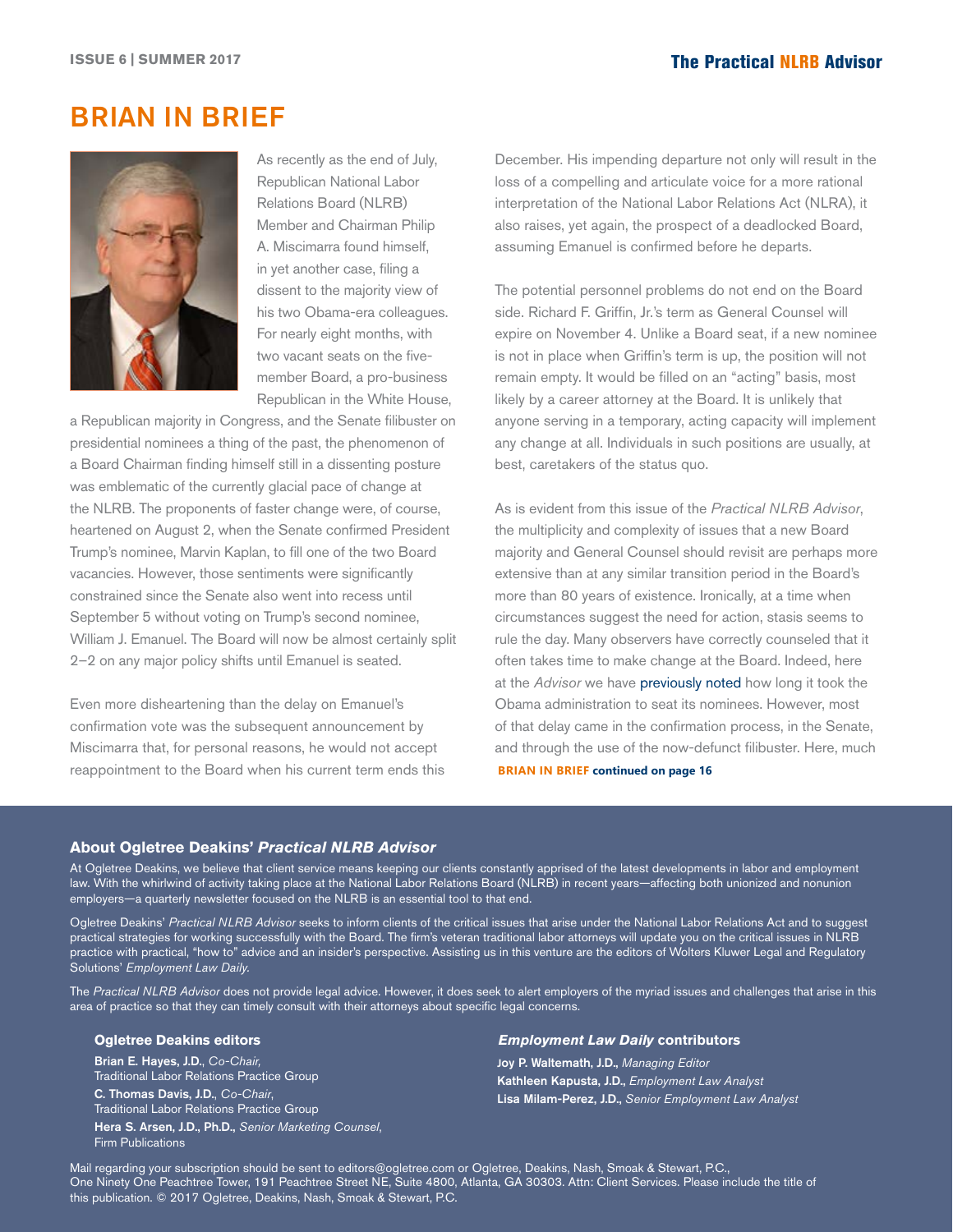#### **BIG CHANGES continued from page 1**

*situation, and he ran into Smith on the loading dock. Upon meeting Smith, the VP asked: "How are things going?" Smith replied: "Not great. Our warehouse manager is a terrible supervisor." The VP replied: "I'll look into that." Smith promptly filed ULP charges over the exchange, and the Board's regional office has issued a complaint alleging that the company unlawfully "solicited grievances" and "impliedly promised" to remedy them in an effort to discourage unionization.*

*In fact, the efforts of Smith and the Teamsters among the broader unit of warehouse employees had already fizzled, but Smith did find a good deal of support among his fellow forklift operators. Consequently, a few days ago the Teamsters filed a petition seeking an election in a unit of "all forklift drivers employed solely by XYZ Corporation, and by XYZ and ABC Staffing as joint employers."* 

*While frantically compiling the voter eligibility lists and assessing its position on the petition, the company received two more ULP charges. The first claimed that Joe Jones, the lead forklift operator, whom the union claims to be a statutory supervisor, threatened the forklift drivers with a loss of pay and benefits if the union were to win the election. The second alleged that the "harmonious workplace and civility" provision in XYZ's handbook violates the National Labor Relations Act (NLRA) because it would "chill" a reasonable employee from exercising his or her rights under Section 7 of the Act.* 

While the volume of XYZ's NLRA problems may be unique, their substance is not. Most of them stem from changes in, or expansions of the law by, the National Labor Relations Board (NLRB) under the Obama administration; and many, if not all, are likely to be modified or completely overruled by the incoming NLRB majority. For XYZ, however, the fact that change may be coming is only of academic interest—it needs to know what to do with the petition and charges right now. Like most employers, XYZ's decision to settle or contest a ULP case, or to oppose or stipulate in a representation case, is typically guided by three practical considerations: likelihood of success, consequence, and cost.

## **Settle or contest?**

The prospect of a changing Board majority will almost certainly alter an employer's likelihood-of-success calculation in every instance. However, that may not always be the

critical factor. For example, the "solicitation of grievances" complaint certainly appears to be an example of Board overreach and disregard of an employer's statutory free speech rights. As such, it certainly seems a new Board majority would be unlikely to find a violation on these facts. However, standing alone, while this complaint may be aggravating, it is of little practical consequence. Not only is there no monetary remedy at play, but more significantly, the substantive act occurred *before* the petition was filed. Since it is outside the "critical period" in the leadup to a representation election, the union cannot use the incident to secure a rerun election if it loses in the pending representation case.

Apart from principle then, the only reasons for not settling the matter would be either the possible negative impact on the election, or the likely insistence by the NLRB that XYZ's settlement must contain a "default" provision. As to the first reason, XYZ can simply wait until after the election to entertain settlement; and, as to the second, it can wait until November of this year to see if a new NLRB General Counsel opts to modify the current "default" policy.

**Post-petition conduct.** The two other ULPs in the warehouse unit present a different set of considerations. Both charges relate to post-petition conduct and, therefore, could form the basis for election objections. Thus, they could carry a much greater consequence than simply an eventual notice posting. Beyond this, other considerations attach to each. The ULP involving Jones is inextricably bound up with the pending election petition. The determination of Jones's supervisory status may have strategic importance in the context of the ongoing organizing campaign. Accordingly, immediate representation case considerations may well drive XYZ's position on this charge.

On the supervisory issue itself, XYZ will also need to keep in mind that the current Board majority has been so "situational" and inconsistent in its supervisory determinations that the entire extant analytical framework under NLRA Section 2(11) may be headed for reconsideration by the new Board, or even by the federal courts. Even more than the supervisory analysis, the current Board position on the legality of employer handbooks clearly appears headed for substantial revision. Since XYZ's disputed handbook policy appears particularly innocuous and unrelated to any actual employee discipline, XYZ may merely want to stipulate to the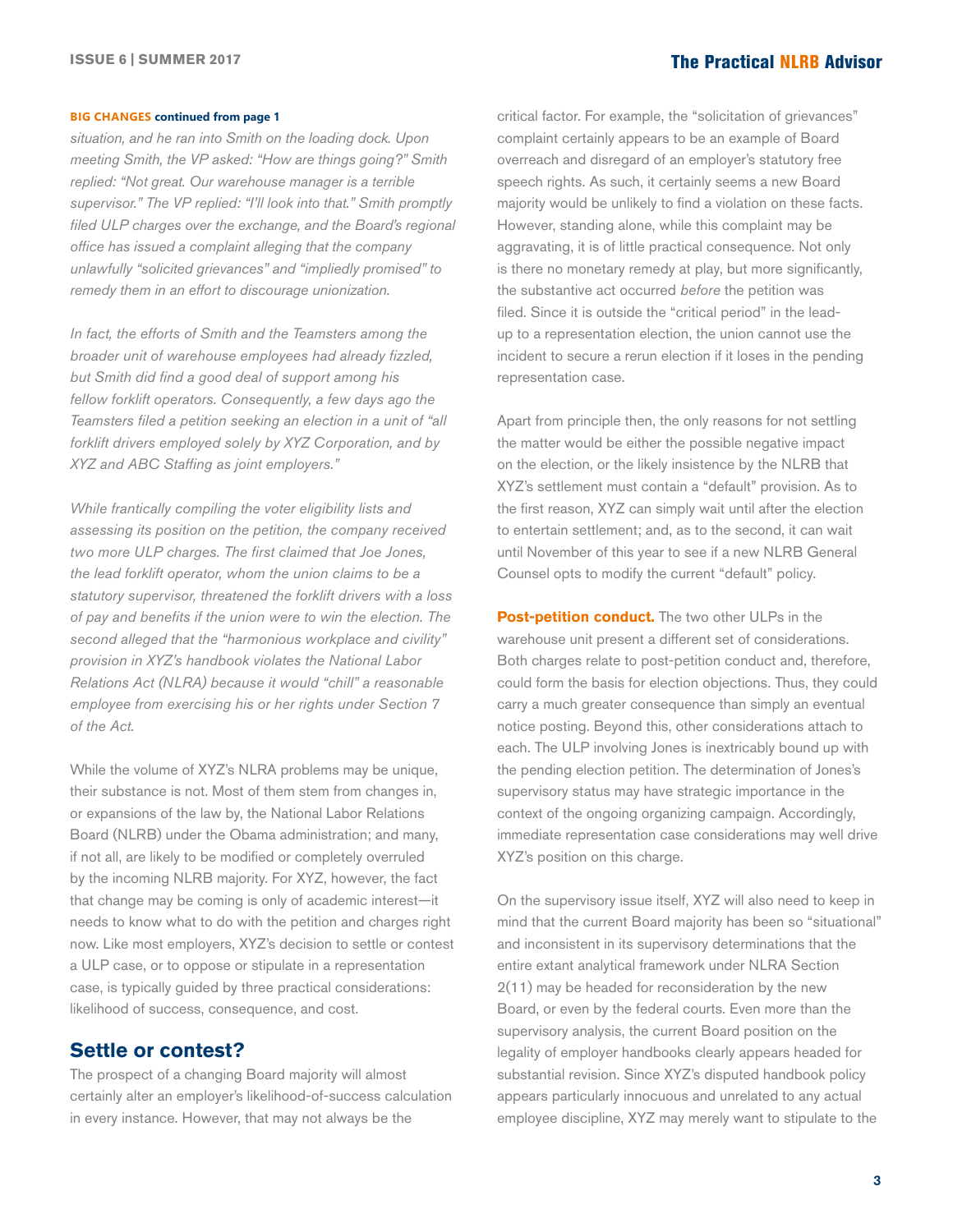salient facts, but refuse to settle any complaint based on the existence of the policy.

The ULPs and potential ULPs involving XYZ's already organized drivers also involve a number of practical considerations. A few years ago the current Board overruled decades of precedent holding that an employer was privileged to terminate dues checkoff once the collective bargaining agreement containing the requirement expired. Given the right case, a new Board will likely reverse that decision and revert to prior law. However, it is unclear if such a case is currently in the Board's decisional pipeline. So, even if XYZ is convinced that the law will be changing, it has to recognize that if it suspends checkoff, it will result in the issuance of a complaint and cause XYZ to incur litigation expenses until such time as the change in

the law actually takes place. Moreover, the suspension of checkoff could color the Board's analysis of any other alleged bargaining misconduct and could alter the parties' respective rights should the union eventually go out on strike. Consequently, although

the law will almost certainly change, XYZ must, in this instance, weigh the anticipated bargaining leverage it would gain from checkoff suspension against the costs of defending its position and the effect of having an outstanding ULP during bargaining.

The discharge of John Doe also raises some practical considerations for XYZ. Because the union missed the filing deadline, XYZ could take the position that the matter is not arbitrable. However, this would throw resolution of the discharge to the NLRB, which is traditionally sensitive to claims that an employee is being "singled out" because of his union activity. Consequently, XYZ might want to consider waiving the procedural defect and consenting to arbitration if the NLRB defers the charge.

There is, however, one final wrinkle: The current Board has changed its deferral standards and, as a consequence, Doe may be more likely to get a second bite of the apple on his discharge through the NLRB. This changed deferral standard may well be altered by the new Board, but this matter is likely to move much faster than the pace of change at the Board, so XYZ needs to either evaluate its options under current law or plan on protracted litigation over the discharge.

**Representation case issues.** XYZ's representation case issues are no less complicated. The "forklift only" unit demand and the "joint-employer" claim regarding ABC Staffing are both clearly problematic and consequential. While a new Board is very likely to revisit and, perhaps, reverse the Obama Board on both the "micro-unit" and joint-employer issues, XYZ simply cannot sit back and wait for the law to change. If it proceeds to election in the requested forklift unit without opposition and loses the election, it will very likely be stuck with that unit since even if a new Board reverses *Specialty Healthcare,* it is not going to simultaneously invalidate all the micro-units that have previously been certified under the case*.* Doing so would almost certainly be deemed too destabilizing. Given this consequence, XYZ clearly has to fight the unit issue now.

*We all know that a host of Obama Board decisions are likely to be revisited by the new Board. That said, no one knows when that will happen, and no one knows exactly what the new Board might do in a given instance.*

> That same logic applies equally to the joint-employer issue. The new Board will very likely revisit the current Board's expansion of the joint-employer doctrine. Indeed, it is an issue of such great interest to all stakeholders, with so many ramifications, that it is likely destined for years of litigation before the Board and courts. Moreover, XYZ's situation also involves a corollary to the joint-employer issue—the socalled *Miller & Anderson* multi-employer unit issue. The new Board majority is very likely to overrule *Miller & Anderson*  and return to a doctrine that finds such multi-employer units are not appropriate absent the consent of both employers. However, whether it is the joint-employer claim or the *Miller & Anderson* unit configuration, XYZ needs to fight them now or run the risk that it loses the election and is stuck with the requested unit if subsequent changes by a new Board do not apply retroactively.

> **Uncertainty ahead.** As noted, XYZ's issues are not atypical and will be faced by many employers in the coming months. So what is the larger lesson that can be gleaned from the XYZ scenario? Yogi Berra probably provided the best answer to that question when he observed: "It ain't over till it's over." We all know that a host of Obama Board decisions are likely to be revisited by the new Board. That said, no one knows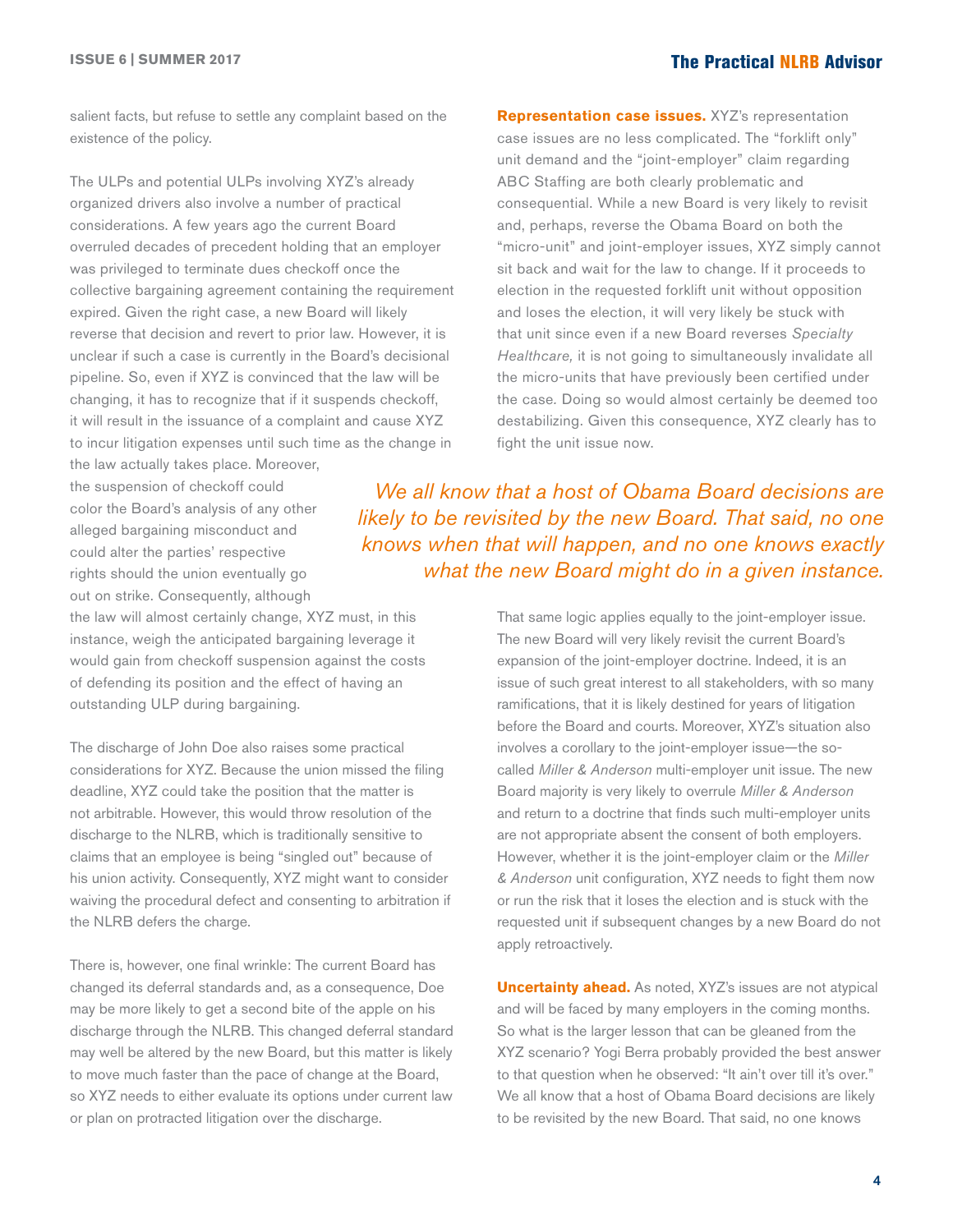<span id="page-4-0"></span>when that will happen, and no one knows exactly what the new Board might do in a given instance.

With respect to the latter point, a new Board may completely overrule, or merely refine or modify, existing Obama Board doctrines. In either event, the practical impact of such future decision-making has way too many variables to be dispositive right now for the particular circumstances of a particular employer. To put it another way, we know that dozens of Obama-era cases will be

reconsidered, but we do not know, with certainty, what their exact outcomes will be.

The good news for employers is that they now have the prospect of obtaining a different result at the Board level on a host of representation and ULP case issues. The bad news is that until a new Board issues controlling decisions that apply to an employer's specific issues, the employer is still going to have to litigate the claim in order to preserve and, hopefully, prevail on the given issue.  $\blacksquare$ 



# Meet your new NLRB members

# **Will the newcomers bring much-needed change to the agency?**

President Trump has named two nominees to fill open seats on the National Labor Relations Board (NLRB). In June, Trump nominated Marvin E. Kaplan to the NLRB; one week later, he nominated labor attorney William J. Emanuel to fill the other vacancy.

Kaplan was sworn in as a Board member on August 10, joining Democrats Mark Gaston Pearce and Lauren M. McFerran, as well as Philip A. Miscimarra, the sole Republican member and newly appointed chair. Emanuel's nomination has been passed out of the U.S. Senate Committee on Health, Education, Labor and Pensions (HELP), and he awaits confirmation by the full Senate. Once he is confirmed, there will be a 3–2 Republican majority on the five-member Board. It is widely anticipated that this new majority will reverse many of the Obama Board precedents that have proven problematic for employers.

**Marvin Kaplan** was most recently chief counsel of the Occupational Safety and Health Review Commission (OSHRC). Previously, he was Republican counsel to the House Education and the Workforce Committee, where he was responsible for congressional oversight and policy development in private-sector labor and employment law under the National Labor Relations Act (NLRA), LaborManagement Reporting and Disclosure Act (LMRDA), and Labor Management Relations Act (LMRA). He previously served for nearly seven years as counsel to the U.S. House Committee on Oversight and Government Reform. Kaplan also worked in the Bush administration at the Department of Labor's Office of Labor-Management Standards (OLMS).

Kaplan's legislative and agency experience was likely a key factor in his selection. Indeed, his experience may foreshadow the policy direction of the agency. For example, Kaplan was instrumental in drafting the Workforce Democracy and Fairness Act, a bill that is currently pending in Congress and that would, if enacted, reverse the Obama Board's "ambush" election rule. As Education and the Workforce Committee counsel, he was similarly involved in a number of other bills aimed at reversing several other Obama Board decisions. (See "Other NLRB developments," pg. 12, for a discussion of these proposed measures.) Kaplan will serve the remainder of a five-year term expiring August 27, 2020.

**William Emanuel** is a shareholder in the Los Angeles office of a national labor and employment firm, where he advises employers on traditional labor law matters. Emanuel has considerable experience advising employers in NLRB litigation, collective bargaining, labor arbitrations, union election campaigns, strikes and picketing, and litigation concerning union access to employers' private property. He has been involved in a number of amicus briefs on behalf of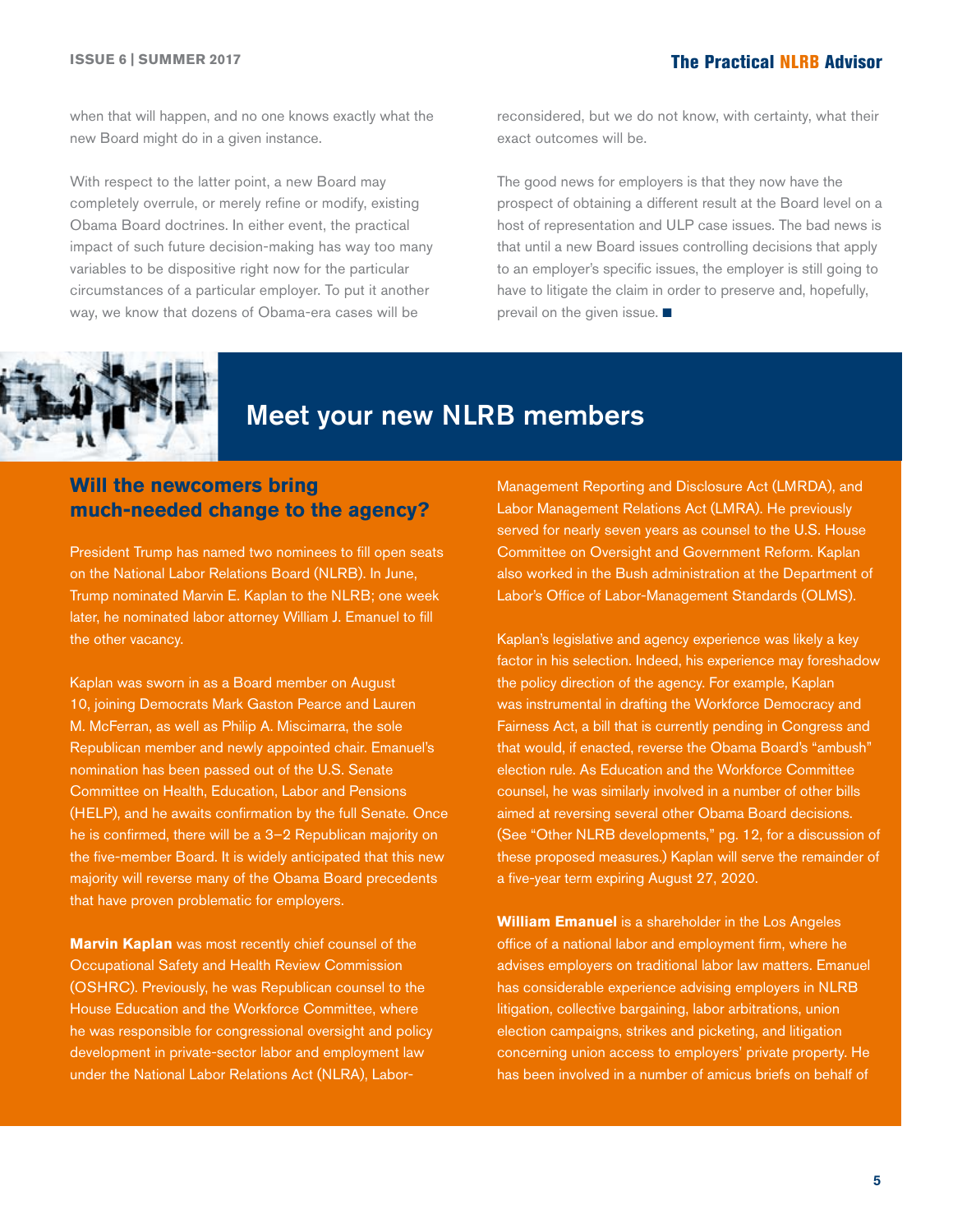<span id="page-5-0"></span>employers and trade association groups addressing some of the more significant labor law issues currently affecting employers. Emanuel, once confirmed, will serve through the remainder of a five-year term expiring on August 27, 2021.

**Senate confirmation near.** NLRB nominations can sometimes be contentious simply because of the significant role the Board plays in setting national labor policy. Indeed, on July 19, the HELP Committee approved both nominees, but only moved them forward to the full Senate on a straight 12-11, party-line vote. Kaplan was subsequently confirmed by the full Senate. Emanuel's nomination should move to the Senate floor for a confirmation vote soon after the Senate reconvenes following its annual August recess. Since the filibuster is no longer available to block the confirmation of presidential nominees, and since the Republicans hold a 52-48 edge in the Senate, there is little reason to doubt that Emanuel will also be confirmed. However, even without the filibuster, Senate Democrats have been adept at using Senate procedures to delay the vote on a host of Trump nominees.

**Impending departures.** On April 24, the president formally designated Member Miscimarra, who had served as acting chair since January, as chair. Until recently, he was the minority voice on the Obama Board and the prolific author of numerous dissents. Once Emanuel is seated, Miscimarra is

poised to steer the agency in a more centrist, common-sense direction. However, Miscimarra has recently announced he will not accept reappointment for a second term, but will depart the agency once his current term expires on December 16 of this year. His departure will leave President Trump with another Board vacancy to fill and another chair to name. Until a replacement is actually seated, the Board is very likely to be deadlocked at 2–2 on most major issues.

Also of note: The term of NLRB General Counsel Richard F. Griffin, Jr., expires on November 4. President Trump will therefore also need to nominate a replacement for this critical position. Griffin, a former union attorney, has played an especially activist role at the agency. We will take a closer look at the General Counsel's role, and the likely impact of the turnover in that position, in the next issue of the *Advisor*.



# Top 10 targets for reversal

Most observers believe, and almost every employer hopes, that once a new majority is seated at the National Labor Relations Board (NLRB), and once a new General Counsel is confirmed, the agency will turn away from its decidedly pro-labor tilt of the last eight years. Indeed, the hope and belief goes beyond merely a more evenhanded administration of the National Labor Relations Act (NLRA) in the future. Most observers believe that the new Board majority, in particular, will actively undo much of the decisional law and policy of the Obama Board. As the Obama Board's controversial decisions and policies resurface in new cases, the new Board will accomplish this

end by substantially modifying, or flat-out reversing, that recent precedent. And, they may even get a legislative assist from a Republican House and Senate that have repeatedly expressed concern over a host of NLRB decisions over the last five years.

With or without help from Capitol Hill, the newly-constituted NLRB will certainly take aim at a number of Obama-era decisions. The list of candidates for the decisional chopping block is a very long one, and no short list will capture them all. However, with that caveat in mind, here is the *Advisor's*  "Top 10":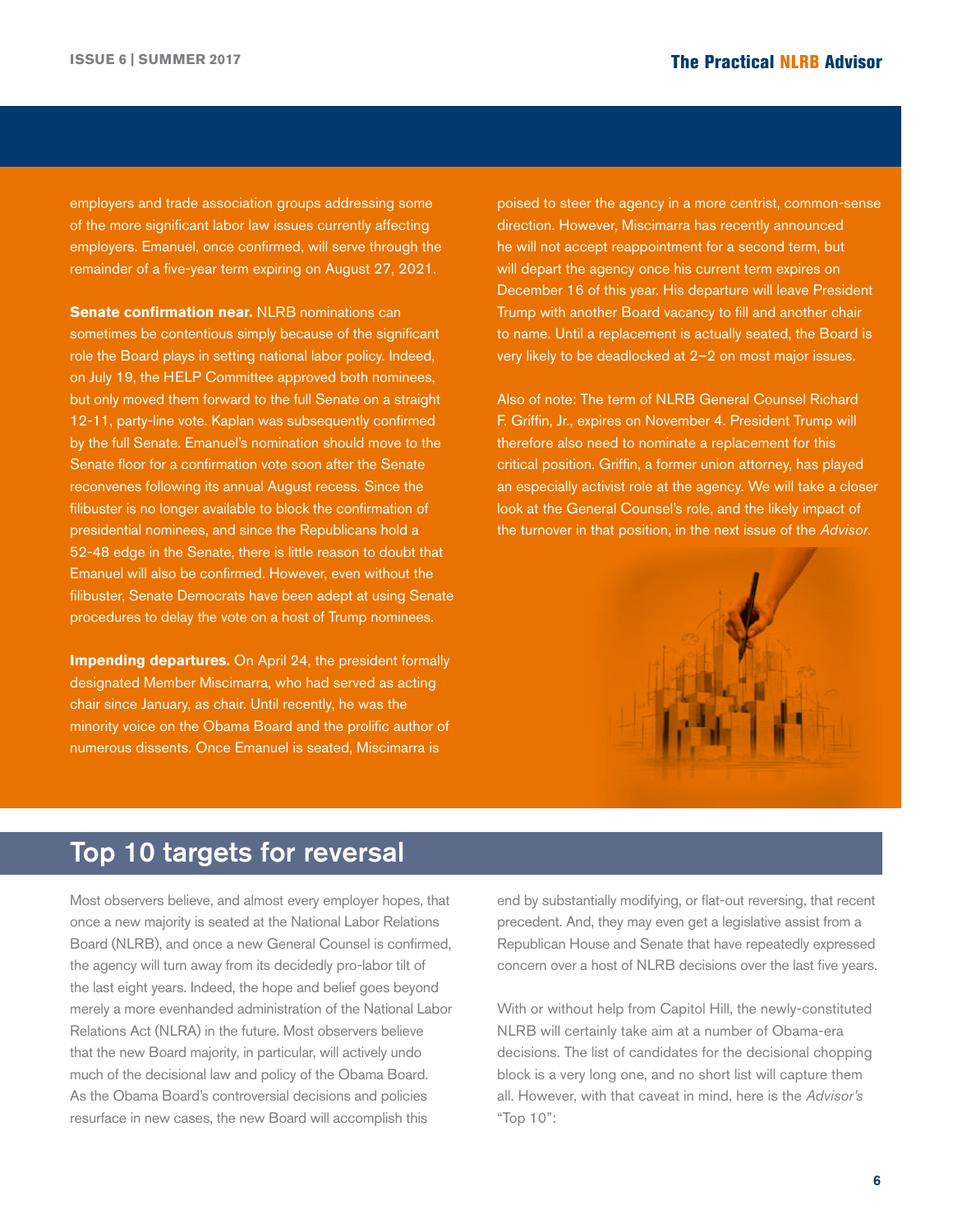**1. "Ambush" election rule.** As we discussed at length in the [inaugural issue](https://ogletree.com/practices/~/media/974f299093434339ab39b3169ac70ddc.ashx) of the *Advisor*, the NLRB's revised representation election rule drastically reshaped the procedures for Board-conducted representation elections, sharply curtailing the time between petition filing and election and, in the process, restricting the ability of employers to educate their employees and to effectively express their views on unionization as well as restricting their right to litigate legal disputes prior to the election. Thus far, however, the "ambush," or "quickie," election rule has withstood judicial scrutiny. In 2016, the U.S. Court of Appeals for the Fifth Circuit, in *[Associated](http://hr.cch.com/ELD/BuildersNLRB061016.pdf)  [Builders and Contractors of Texas, Inc. v. NLRB](http://hr.cch.com/ELD/BuildersNLRB061016.pdf)*, upheld numerous provisions of the revised rule in a challenge brought by a number of trade associations, finding that the new rules and procedures did not exceed the scope of the Board's authority under the NLRA and did not violate the "arbitrary and capricious" standard of the Administrative Procedure Act.

The ambush rules, however, may not survive a new Board, which will now have the ability to engage in its own rulemaking aimed at eliminating the rules' more problematic provisions. If the new Board itself does not have sufficient impetus to act, Congress is certainly not shy about providing it. Thus, for example, in late June, the House Committee on Education and the Workforce advanced the [Workforce Democracy and Fairness Act](https://edworkforce.house.gov/uploadedfiles/hr_2776_bill_text.pdf) [\(H.R. 2776\)](https://edworkforce.house.gov/uploadedfiles/hr_2776_bill_text.pdf), which would roll back the revised representation election procedures (among other Obama Board actions), and [the Employee Privacy Protection Act](https://edworkforce.house.gov/uploadedfiles/hr_2775_bill_text.pdf) ([H.R. 2775\)](https://edworkforce.house.gov/uploadedfiles/hr_2775_bill_text.pdf), which would reverse the Obama Board expansion and limit the amount of employee contact information that an employer must supply to a union when it petitions the NLRB for an election. While Congress is unlikely to take up a wholesale revision of the NLRA, it will certainly use its processes to pressure the new Board to make changes from within.

**2. "Micro" bargaining units.** The NLRB's 2011 *[Specialty](http://hr.cch.com/eld/SpecialtyHealthcare.pdf)  [Healthcare](http://hr.cch.com/eld/SpecialtyHealthcare.pdf)* decision departed from Board precedent and gave unions the ability to organize small groups of workers within single departments or job classifications, instead of requiring the union to convince the employer's entire workforce at a given worksite to join. In allowing for "micro" bargaining units, the NLRB made it much easier for unions to win elections. *Specialty Healthcare* also made it much harder for employers to challenge the

appropriateness of a union's gerrymandered bargaining unit. It also presented employers with the daunting prospect of having to negotiate and administer multiple "micro" collective bargaining agreements covering small pockets of workers.

Employers and business groups have consistently opposed the decision, arguing that organizers ought not to be able to cherry-pick small segments of employees to target in an organizing campaign. Unfortunately, the federal appellate courts have rejected arguments that the *Specialty Healthcare* standard is fatally flawed. Concluding that the Board had "clarified—rather than overhauled—its unit determination analysis," the Fifth Circuit granted enforcement of a Board order finding that a "micro" bargaining unit was appropriate and that the employer unlawfully refused to bargain. Just a month earlier, the Fourth Circuit affirmed the Board's holding as well. Several other circuits have upheld the Board in challenges to the *Specialty Healthcare* formulation as well. Any change in the *Specialty Healthcare* rubric will therefore have to come in the form of an entirely new analysis from the new Board—one that either expressly overrules or fundamentally modifies *Specialty Healthcare*—or through congressional action. A number of bills have been introduced in Congress to reverse *Specialty Healthcare* and rein in any profusion of microunits. Our bet, however, is that the new Board acts first and accomplishes this same end by way of decision.

**3. Access to employer email.** In a significant setback for employer property rights, the NLRB's sharply-divided 2014 decision in *[Purple Communications, Inc.](http://hr.cch.com/ELD/PurpleCommunicationsNLRB121014.pdf)* held that if an employer provides employee access to company email systems, it must allow those employees to use the company email system for NLRA-protected activity, such as union organizing, during nonwork time. The decision overruled the Board's *Register Guard* precedent, which held that employees do *not* have a statutory right to use their employer's email systems for NLRA-protected purposes. A divided three-member panel reaffirmed its stance in a [March 2017 decision](http://hr.cch.com/eld/PurpleCommunications032417.pdf) on remand. In a dissenting opinion, Philip Miscimarra, the Board's then sole Republican member, argued that *Purple I* was wrongly decided and that its standard was both legally incorrect and practically unworkable. He urged a return to the rule of *Register Guard*, which held that employers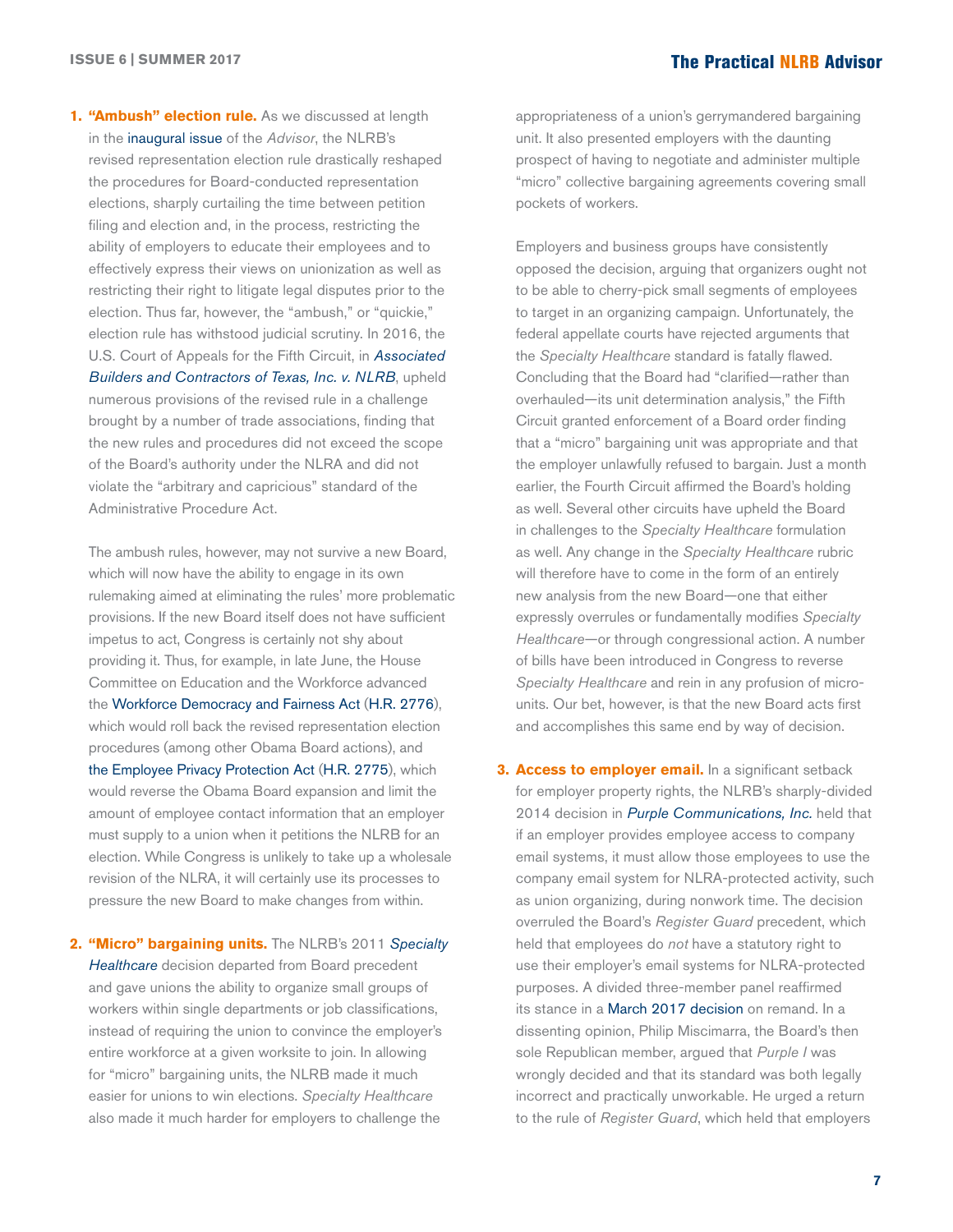may lawfully control the uses of their email systems, provided they do not discriminate against NLRAprotected communications by distinguishing between permitted and prohibited uses along Section 7 lines. With Miscimarra now serving as Board Chair and soon sitting in the majority, he will be in a position to effectuate a return to precedent once a suitable email access case makes its way to the Board.

**4. Demoting "supervisors."** The question whether groups of workers are "supervisors" under Section 2(11) of the NLRA (and thus excluded from union organizing) is particularly vulnerable to political turnover at the Board, given the rather elastic statutory definition of the term. The Obama Board construed the "supervisor" exclusion quite narrowly, so that fewer individuals were supervisors and more were statutory "employees" subject to inclusion within a bargaining unit—even in cases in which those individuals appeared to meet the Board's traditional criteria for supervisory status. For example, under wellestablished Board precedent, an individual is a supervisor if he or she exercises or effectively recommends one or more of the indicia of supervisory status set forth in Section 2(11). However, in *[G4S Government Solutions,](http://hr.cch.com/ELD/G4S02102016.pdf)  [Inc.](http://hr.cch.com/ELD/G4S02102016.pdf)*, the Obama Board majority concluded that nuclear power plant security lieutenants—the highest-ranking officers on-site during nights and weekends—lacked authority to "responsibly direct" other guards, and therefore were not supervisors.

The NLRB continued to narrowly construe the definition in subsequent rulings, including *[Veolia Transportation](http://hr.cch.com/ELD/VeoliaTransportation051216.pdf)  [Services, Inc.](http://hr.cch.com/ELD/VeoliaTransportation051216.pdf)*, in which it held "road supervisors" for a van shuttle service were not supervisors. The road supervisors observe drivers, ensure they abide by the policies and procedures of the local transit authority, and prepare written reports if the drivers breach these policies. But the majority reasoned that the reports were nothing more than "counselings" and did not amount to meaningful discipline sufficient to establish supervisory status. Miscimarra dissented in *Veolia* and raised the critical and perhaps obvious question: If the road supervisors were not supervising the van drivers, then who *was* supervising them? He urged that in determining supervisory status, the Board should ask this question as a matter of policy. Miscimarra and his Republican colleagues are now in a position to implement that recommendation and may do

so rather quickly since supervisory issues come before the Board constantly.

**5. Students are "employees."** According to the Obama NLRB, university graduate students who teach courses, grade papers, and perform other academic duties are employees, although they are clearly, first and foremost, students. In a divided 3–1 decision, *[The Trustees of](http://hr.cch.com/ELD/ColumbiaUniversity082316.pdf)  [Columbia University in the City of New York](http://hr.cch.com/ELD/ColumbiaUniversity082316.pdf)*, the Board applied a new standard under which graduate and undergraduate teaching assistants who have a commonlaw employment relationship with their private university are employees under the Act. The majority reasoned that statutory coverage exists by virtue of an employment relationship; it is not foreclosed by the existence of some other, additional relationship that the Act does not reach such as the primarily educational relationship between the students and the universities. Therefore, the Board majority reversed its long-standing contrary holding in *Brown University*. The decision unleashed a significant amount of union organizing activity at private colleges and universities. The majority view in *Columbia University* has been widely criticized from both a legal and policy perspective, and many have advocated for a return to the *Brown University*  standard. A majority of Board seats will soon be filled by individuals who likely think that way as well.

#### **6. Stripping employers' managerial control.** The

Obama Board has imposed additional constraints on employers' management rights—in the period before a collective bargaining agreement (CBA) has been negotiated, during the mid-term period, and following the expiration of a contract. In *[Total Security](http://hr.cch.com/ELD/TotalSecMgmt0822616.pdf)  [Management Illinois 1, LLC](http://hr.cch.com/ELD/TotalSecMgmt0822616.pdf)*, the Board held that an employer must bargain with a newly-certified union before it can impose "discretionary" discipline such as a suspension, demotion, or termination—even before a CBA is in place. In *[Graymont PA, Inc.](http://hr.cch.com/ELD/GraymontPA062916.pdf)*, a Board majority held that an employer was not privileged to promulgate mid-term changes to its absenteeism policy in reliance on a contractual management rights clause giving it the right to establish "reasonable workplace rules and regulations." A divided four-member NLRB held *in [E.I.](http://hr.cch.com/ELD/EIDuPont082616.pdf)  [Du Pont de Nemours](http://hr.cch.com/ELD/EIDuPont082616.pdf)* that the employer violated the Act when it made unilateral changes to bargaining unit employees' benefit plans after the operative CBA expired, issuing a doctrinal edict that "discretionary unilateral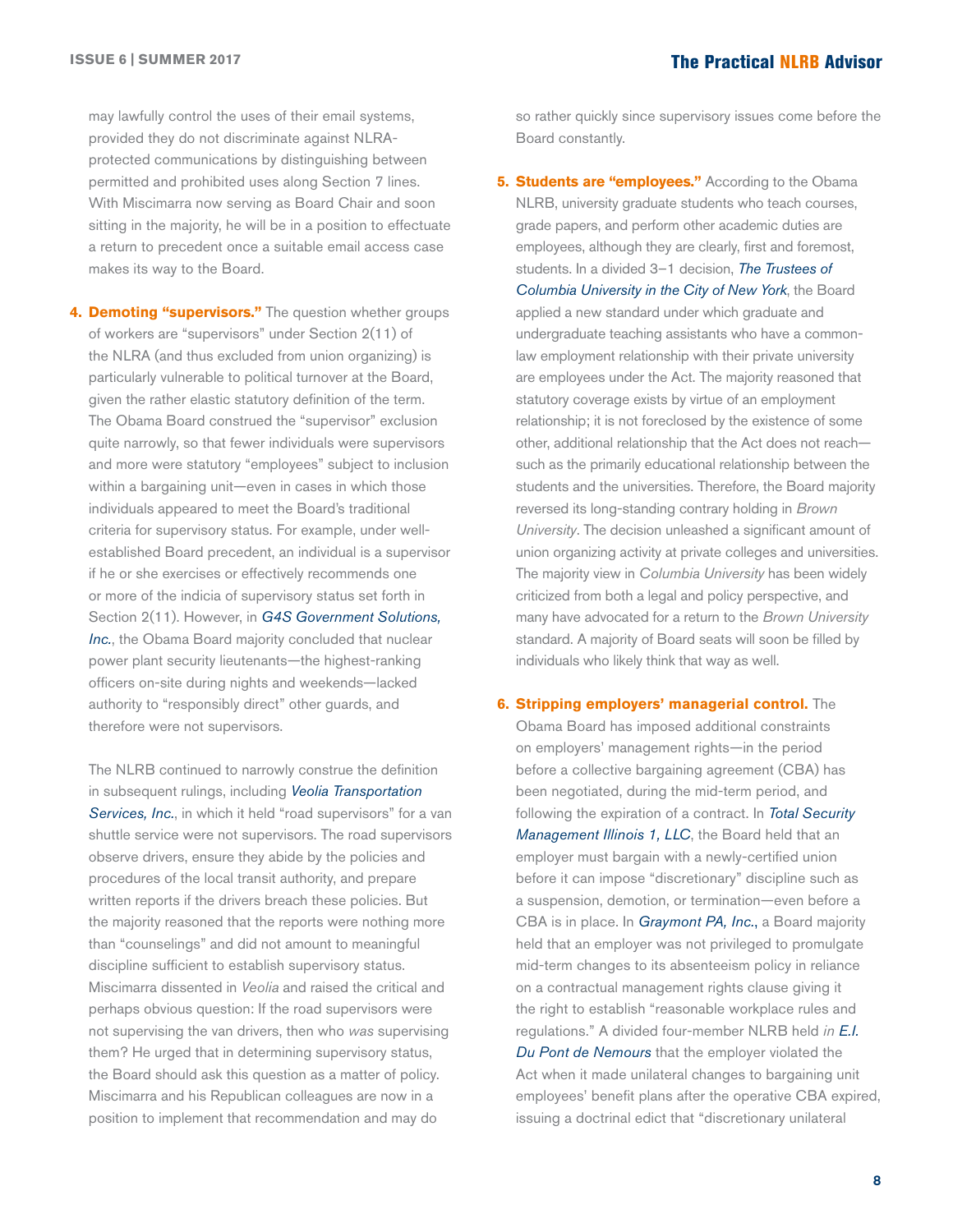changes ostensibly made pursuant to a past practice developed under an expired management rights clause are unlawful." The majority overturned several Bushera NLRB decisions along the way and rejected the long-standing "past practice" defense. Under the ruling in *DuPont de Nemours*, once a contract expires, the management rights clause is no longer in effect and can no longer justify unilateral changes.

In *[Lincoln Lutheran of Racine](http://hr.cch.com/ELD/LincolnLutheran.pdf)*, a divided five-member decision, the Board held an employer unlawfully ceased checking off union dues after a CBA had expired. The majority reasoned that, like most other terms and conditions of employment, an employer's obligation to check off union dues continues after expiration of the CBA that establishes such an arrangement. Under the Board's long-standing *Bethlehem Steel* rule, an employer's obligation to check off union dues ends when the CBA expires. But the majority overruled *Bethlehem Steel* and its progeny to the extent they stood for the notion that dues checkoff does not survive contract expiration under the "status quo" doctrine. In its place, the Board established a new rule: An employer's obligation to refrain from unilaterally changing mandatory subjects of bargaining, such as dues checkoff, applies both when a union is newly certified and the parties have yet to reach an initial agreement and when the parties' existing CBA has expired and negotiations have yet to result in a subsequent agreement. The dissenting Republican Board members noted that *Lincoln Lutheran* abandoned long-standing precedent and argued that the *Bethlehem Steel* exception was justified by both statutory and policy considerations.

The extent of, and any limits to, management rights is, perhaps, *the* most significant NLRB issue for unionized employers. Those employers have been on the losing end of this equation for a number of years, but expect that will change dramatically under the new Board.

**7. Mining for motive.** Another divided NLRB decision sharpened the focus on an employer's motive in deciding whether it violates the NLRA by permanently replacing economic strikers—and dramatically tilted the playing field in favor of unions. *[American Baptist Homes of the](http://hr.cch.com/ELD/AmericanBaptistHomes053116.pdf)  [West d/b/a Piedmont Gardens](http://hr.cch.com/ELD/AmericanBaptistHomes053116.pdf)* threatened to open the floodgates to second-guessing an employer's reasons for retaining permanent replacement workers. If it were

to stand, the decision would chill the hiring of long-term replacements and hamper employers' ability to maintain operations during an economic strike. The right to hire permanent replacements for economic strikers is wellsettled; and prior to the Board's decision in *American Baptist Homes*, an employer's motivation for doing so was essentially "immaterial." Now, however, to lawfully exercise its right, an employer may be required to justify its legitimate business reason for hiring replacements, and its "motive" will be subject to endless second-guessing by the NLRB, which will look to isolated statements and other "evidence" of an unlawful discriminatory or retaliatory motive. Since the economic consequences of being wrong are so significant, by making the "right" to utilize permanent replacements turn on unpredictable, after-the-fact, and subjective second-guessing by the Labor Board, *American Baptist* has made the "right" more an illusion than a reality. The business necessity to hire permanent replacements during an economic strike is as clear as the law that extends that right to employers. A Trump Board is very likely to restore such clarity.

- **8. Scrutinizing work rules.** One of the defining trends of the Obama NLRB was its unprecedented scrutiny of employers' handbook policies and other workplace conduct rules. In case after case, the Board found seemingly benign handbook provisions and other common employment policies to have unduly interfered with employees' protected rights—and in doing so, expanded the very notion of what constitutes protected, concerted activity under the NLRA. The foray into employee handbooks also marked an aggressive expansion of the Board's statutory mission into nonunion employer territory. We took a detailed look at Board case law in this area in the [Fall 2016 issue](https://ogletree.com/practices/~/media/f77f06a66c3a4e35a1944e9d4573d240.ashx) of the *Advisor* and discussed the troublesome implications of these rulings for employers. Miscimarra has been a frequent dissenter in these handbook cases, and, in a lengthy dissent in *[William Beaumont Hospital](http://hr.cch.com/ELD/WmBeaumont041316(2).pdf)*, outlined a detailed path the Board could follow to fundamentally change the way the Board analyzes these cases. It would be surprising if he did not lead his new Republican colleagues down this path in short order.
- **9. Hamstringing employee discipline.** The Obama NLRB oftentimes seemed almost incapable of finding that any type of employee behavior, no matter how outrageous, exceeded the bounds of statutory protection if it took place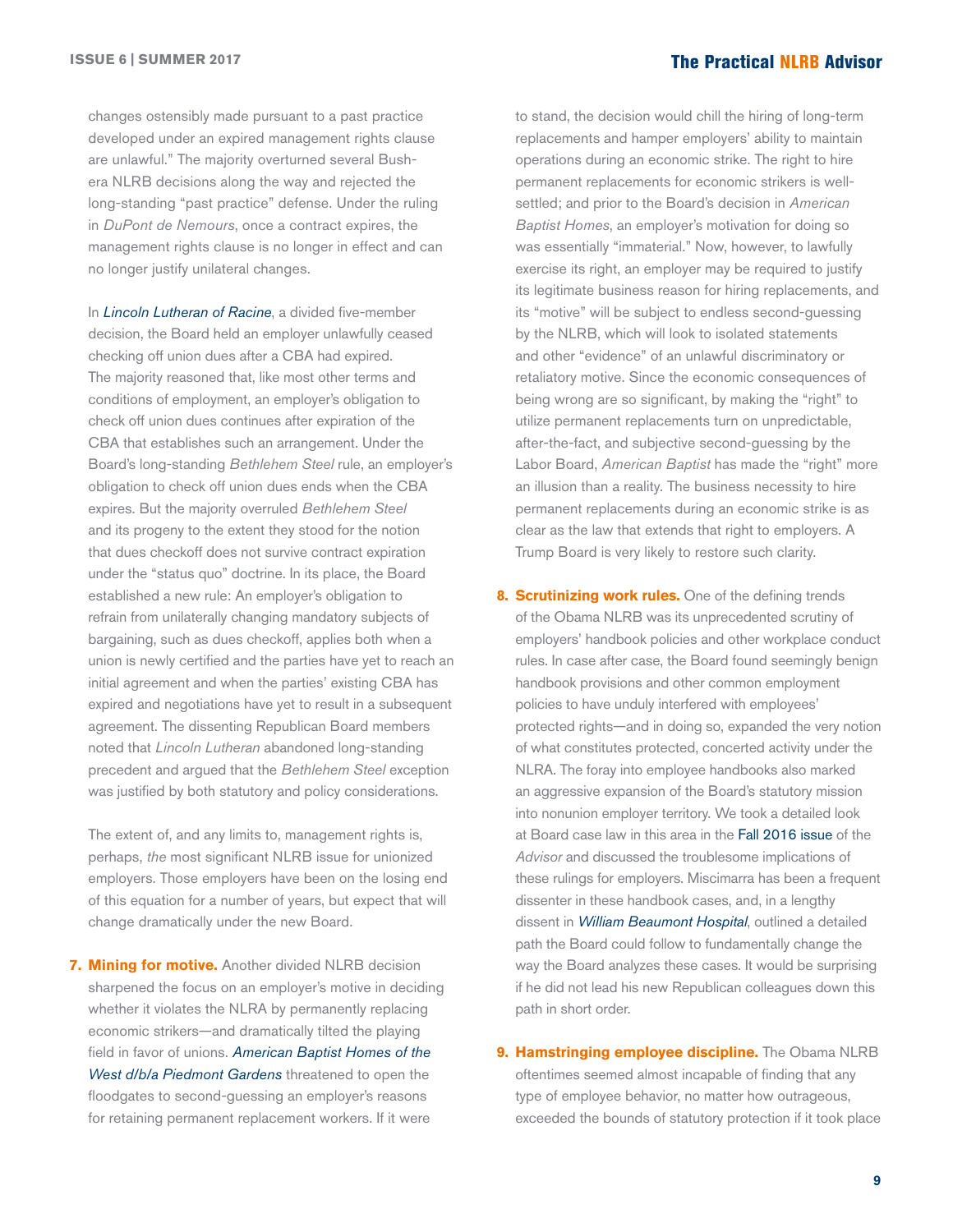in the context of pursuing some form of concerted activity. Unfortunately, these conclusions have been treated with deference by reviewing federal courts, which have routinely upheld the Board. In *[DirecTV, Inc. v. NLRB](http://hr.cch.com/ELD/DirecTVNLRB091616.pdf)*, for example, the D.C. Circuit upheld the Board's conclusion that a group of television installation technicians did not lose the protection of the Act when they aired a dispute with their employer over a new pay-docking policy on the local news. The appeals court acknowledged the tension between employees' right to engage in protected, concerted activity and an employer's reasonable expectation of loyalty from its employees; nonetheless, it affirmed the Board's findings that the employees' actions were not "flagrantly disloyal" or "wholly incommensurate" with their underlying grievance, and that their comments to the media were not "maliciously untrue" and were not intended to "unnecessarily tarnish their employer."

In *[Plaza Auto Center](http://hr.cch.com/eld/1816420a7be110009547e0db5501c0ed01.pdf), Inc.*, a divided Board panel ruled that an auto salesman's outburst while engaged in otherwiseprotected activity did not cost him the NLRA's protection. The salesman had been complaining regularly about the lack of breaks during "tent sales," challenging the commission structure, and engaging in other "negative stuff." In a raised voice, he called the owner a "f\*\*\*ing crook" and an "a\*\*hole" and, for good measure, added that the dealership's manager was "stupid" and that "nobody liked him." Then he stood up, pushed his chair aside, and said that if the owner fired him, he would regret it. The owner called his bluff and discharged him—in violation of the NLRA, according to the Board majority. Reapplying the four-factor *Atlantic Steel* test for determining when an employee's improper conduct strips the employee of the Act's protections, the majority found his activity remained protected despite the outburst.

More recently, the Second Circuit affirmed the Board's finding that a caterer unlawfully discharged an employee because he fired off comments on Facebook during his work break, disparaging his supervisor and insulting the supervisor's mother: "Bob is such a NASTY MOTHER F\*\*\*ER don't know how to talk to people!!!!!! F\*\*\* his mother and his entire f\*\*\*ing family!!!! What a LOSER!!!! Vote YES for the UNION!!!!!!!." While his conduct sat at the "outer-bounds of protected, union-related comments," it was not so "opprobrious" as to lose the protection of the NLRA, the appeals court concluded in *[NLRB v.](http://hr.cch.com/eld/NLRBPierSixty050917.pdf)  [Pier Sixty, LLC](http://hr.cch.com/eld/NLRBPierSixty050917.pdf)*. The profane outburst came on the heels

of what the employee regarded as the latest instance of management's continuing disrespect for employees, the court reasoned; moreover, it explicitly protested that mistreatment and exhorted coworkers to take action.

Noting that "impulsive behavior" by picketing employees is expected, and termination for picket-line conduct violates the NLRA unless the conduct coerces or intimidates employees from exercising their protected rights under the Act, a divided Eighth Circuit in *[Cooper Tire & Rubber Co.](http://hr.cch.com/ELD/CooperTireNLRB080817.pdf)  [v. NLRB](http://hr.cch.com/ELD/CooperTireNLRB080817.pdf)* enforced a Board order finding that an employer unlawfully fired a locked-out picketer who yelled racist remarks at a van carrying African-American replacement workers. The employee shouted, "I smell fried chicken and watermelon," in addition to similar comments. He kept his hands in his pockets the whole time and made no overt gestures. In the absence of threats or violence, the court deemed his conduct "totally uncalled for and very unpleasant" but found it could not objectively be seen as an implied threat of the kind that would coerce or intimidate a reasonable replacement employee from working. The court majority was unswayed by the employer's concern that reinstating the employee would conflict with its Title VII obligations. Even if the comments had been made in the workplace instead of on the picket line, they would not have created a racially hostile work environment under Eighth Circuit precedent, the majority reasoned. A dissenting judge argued the decision was tantamount to requiring the employer to violate Title VII and other discrimination laws, adding: "No employer in America is or can be required to employ a racial bigot."

The new Board majority is likely to be far more sensitive to the need for greater civility in the workplace, the necessity of toning down workplace rhetoric, and the need to protect the rights of *all* employees. Almost everyone anticipates a less myopic and more balanced approach to the question of where the boundary for protected conduct should be drawn. Hopefully, the more balanced views of the Trump Board will receive the same deferential treatment by the courts of appeals as did the views of their predecessors.

**10. Class action waivers.** The Obama NLRB confounded employers in December 2012 when it issued its *[D.R.](http://hr.cch.com/eld/DRHorton.pdf)  [Horton](http://hr.cch.com/eld/DRHorton.pdf)* decision, asserting the novel proposition that class action waivers in mandatory arbitration agreements interfere with employees' rights under Section 7 of the NLRA. The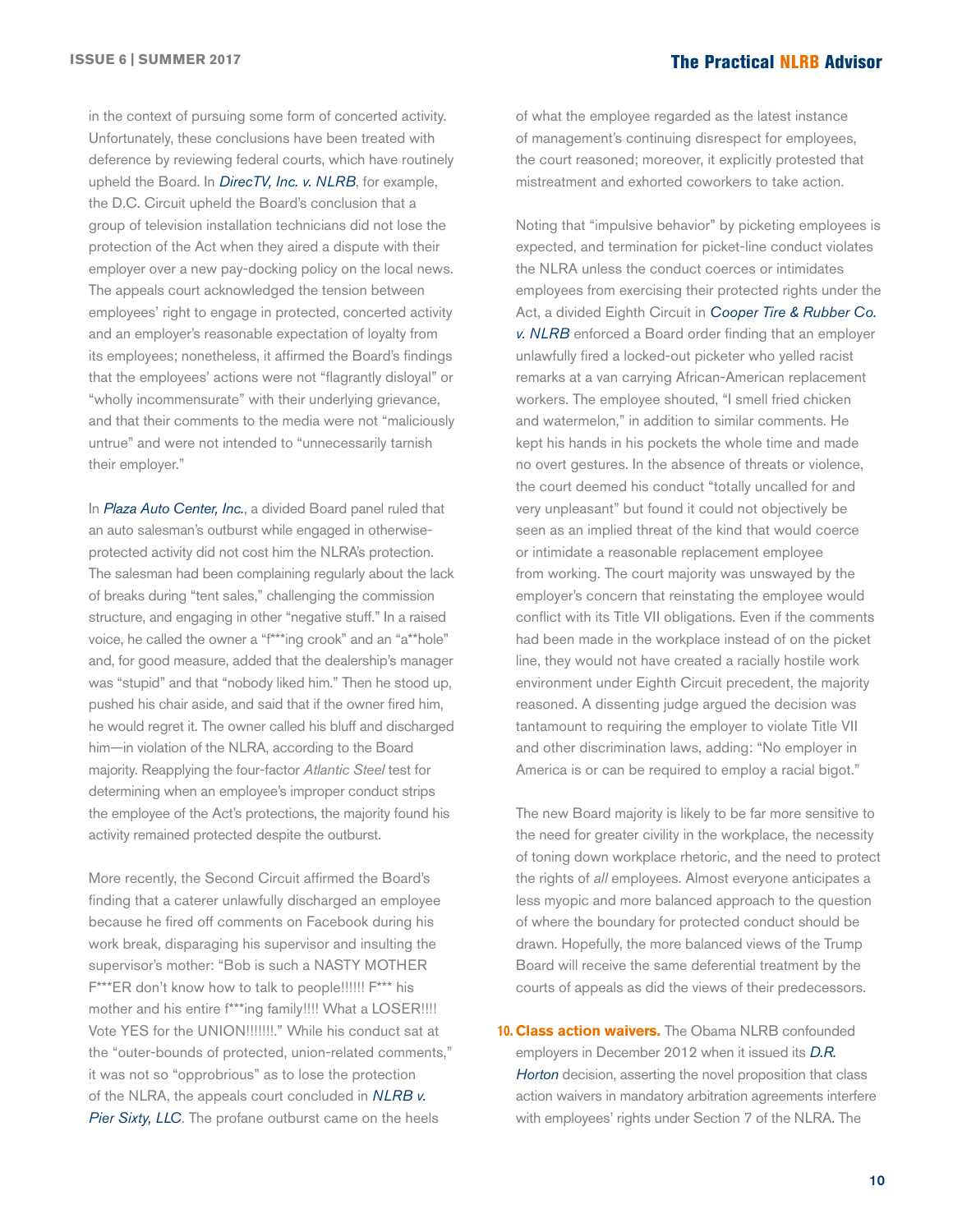Board remained adamant in this stance over several years of case adjudication and, despite an early rebuke from the Fifth Circuit, the agency found support for its position in several circuits, including some employment cases in which the NLRB itself was not involved. The Supreme Court of the United States has agreed to consider the issue early in its coming term, setting oral argument for its opening week. Given the high court's consistent holdings on the supremacy of the Federal Arbitration Act, and the right to enter into agreements to individually arbitrate claims, most observers expect the justices will reject the NLRB's stance. Watch

for an in-depth discussion of the class action waiver cases before the Supreme Court in the next issue of the *Advisor*.

"The business community is hopeful that a new NLRB will review the previous Board's dramatic policy shifts on these and other issues," said [James J. Plunkett](http://ogletree.com/people/james-j-plunkett), Senior Government Relations Counsel in the Washington, D.C., office of Ogletree Deakins. However, if Congress and the courts act before a new Board does, Plunkett notes that "they could establish the contours for what the Board can or cannot do in these areas." $\blacksquare$ 

# Joint-employer standard

Of the many Obama Board actions that rankled employers (and Republicans in Congress), its *[Browning-Ferris](http://hr.cch.com/eld/browningferris.pdf)* decision is among those to have drawn the most ire. The divided 2015 ruling extended potential liability for labor law violations to entities that, under long-standing principles, would not have been deemed "employers," including franchisors and companies that use contractors to perform certain operations. The controversial decision was immediately met with sharp criticism and charges of NLRB overreach, and scrutinized in congressional committee hearings. The case is also the subject of an appeal currently awaiting decision from the D.C. Circuit.

We discussed the potential implications of this controversial ruling in the [Spring 2016 issue](https://ogletree.com/practices/~/media/51271e11141a438ca8136e17d8c534da.ashx) of the *Advisor*. Legislation recently introduced in Congress, however, would reverse the Board's decision, averting these negative consequences. On July 27, members of the House Committee on Education and the Workforce introduced the Save Local Business Act, which would amend the NLRA and the Fair Labor Standards Act to restore the long-standing definition of "employer" under federal law. [H.R. 3441](https://edworkforce.house.gov/uploadedfiles/joint_07_xml_.pdf) would cancel out the *Browning-Ferris* "right to control" test for jointemployer status and return to a pre-1984 standard. In order to be deemed a joint employer and thus potentially liable for labor violations, it would not be enough merely to *possess* the authority to assert control over employees' terms and conditions of employment; an entity would have to actually exercise "actual, direct, and immediate" control

over the employees in question—and not in a limited and routine manner. Rather, an entity would need to exercise "significant control over the essential terms and conditions of employment" in order to meet the definition of "employer." This is a more demanding standard to meet, and a far more realistic approach—one that makes sense when applied to contemporary economic realities.

Whether reversed legislatively, on appeal, or through eventual overturning by the Trump NLRB, the *Browning-Ferris* decision sits atop almost everyone's reversal list.

**Contingent workers.** A bookend to *Browning-Ferris*, and another stark example of the Obama Board's "contingent workforce" activism, was the controversial *[Miller & Anderson,](http://hr.cch.com/ELD/MillerAnderson071116.pdf)  [Inc](http://hr.cch.com/ELD/MillerAnderson071116.pdf).* decision in which the NLRB condoned a single bargaining unit comprised of both workers who are employed solely by a "user" employer and workers who are jointly employed by both the "user" employer and the "supplier" employer—most typically the staffing agency that furnishes those workers to the "user." With but a few Clinton-era exceptions, the Board has deemed such "mixed" bargaining units impermissible because they effectively require two different employers to bargain with the same union on a multi-employer basis. But the majority in *Miller & Anderson* concluded that requiring the two employers to bargain with respect to a mixed unit isn't really multi-employer bargaining. Once the joint-employer bookend falls, the *Miller & Anderson* bookend is almost certain to follow.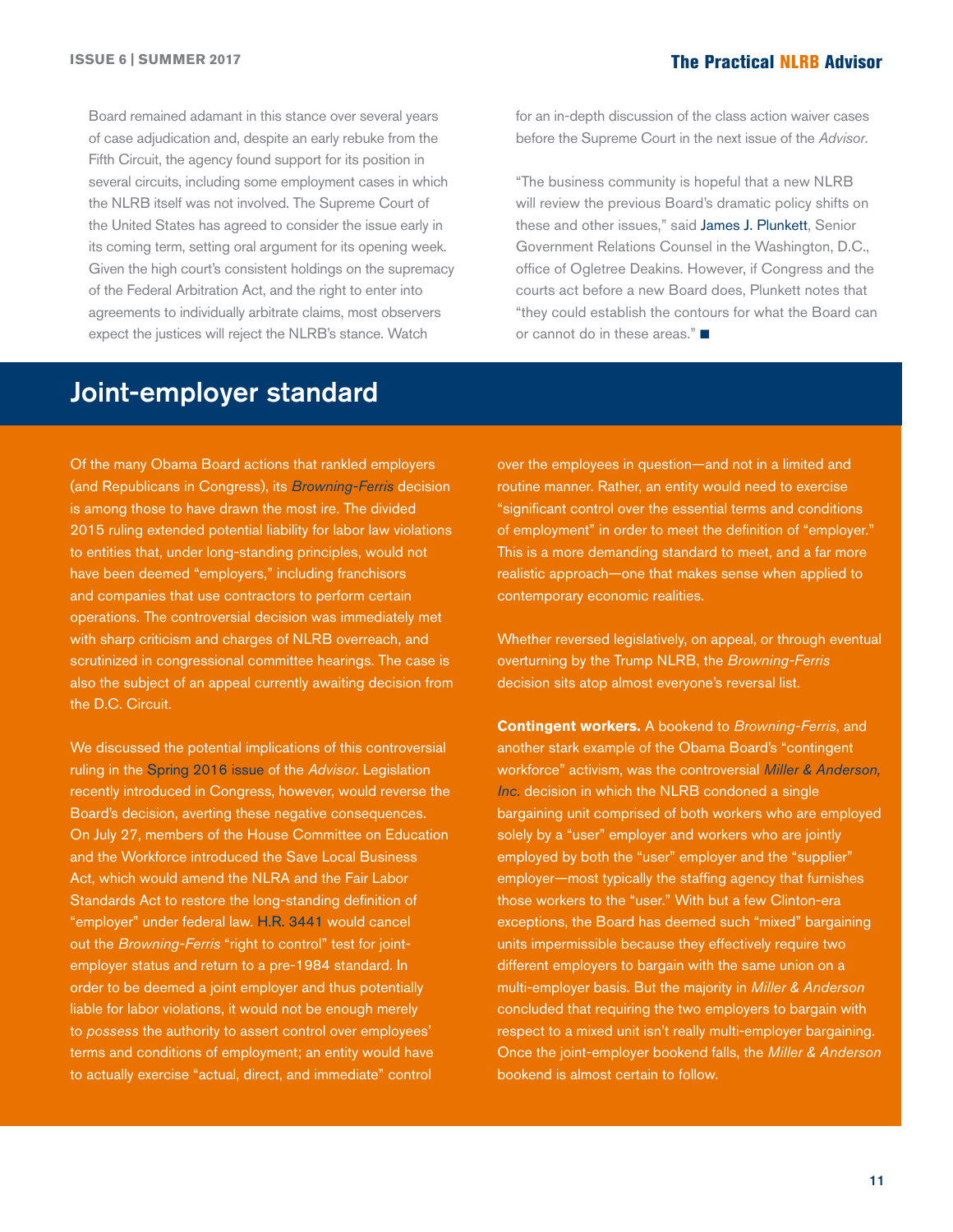# <span id="page-11-0"></span>Other NLRB developments

Here is a brief summary of other noteworthy developments in recent months:

# **Circuit court decisions**

**Revised successor bar doctrine upheld.** The National Labor Relations Board (NLRB) had a rational basis for revising the so-called successor bar doctrine in its 2011 *UGL-UNICCO Service Co.* decision, the U.S. Court of Appeals for the First Circuit held, noting that the agency explained its reason for doing so and "marshalled new factual support for its doctrinal move." The Board also properly applied the doctrine in finding an employer that took over a bankrupt company unlawfully refused to bargain with the union that represented a group of truck drivers at the acquired business. In *UGL*, the Board overruled *MV Transportation—*a Bush-era case that had created an immediate window, following a sale or merger, during which a union's representative status could be challenged by 30 percent of employees, the employer, or a rival union. *UGL* marked a return to the doctrine established in the Board's 1999 *St. Elizabeth Manor, Inc.* decision, which held a new bargaining relationship between an incumbent union and a new employer was protected for a reasonable period of time and not subject to any challenge to the union's representative status. Under *UGL*, an incumbent union is entitled to represent a successor's employees for a reasonable period of not less than six months before its majority status can lawfully be questioned.

The appeals court rejected the employer's contention that the *UGL* standard did not merit *Chevron* deference given the Board's flip-flopping over the years, noting that an agency "is not forever bound by an earlier resolution of an interpretive issue." It must, however, offer a "reasoned explanation" when it does change direction, and expressly articulate that it is parting with precedent, which the Board did here. Specifically, there was a sharp uptick in the number of corporate mergers and acquisitions and, as a result, a corresponding increase in successorship situations. This led the Board to conclude that, rather than a rebuttable presumption of continuing majority support, the successor bar better effectuated the policies of the National Labor Relations Act (NLRA) "in the context of today's economy." This reasoning was sound and, in the view of the appeals

court, the Board had "brought up to date the commercial reality ignored by the *MV Transportation* majority" (*[NLRB v.](http://hr.cch.com/eld/NLRBLily033117.pdf)  [Lily Transportation Corp.](http://hr.cch.com/eld/NLRBLily033117.pdf)*, March 31, 2017).

*Weingarten* **rights—a lawful response when a union rep cannot be found.** The District of Columbia Circuit rejected the NLRB's conclusion that an employer acted unlawfully when a supervisor asked an employee to fill out a written statement after he had requested a union representative. The appeals court concluded the Board's finding was inconsistent with established precedent and not supported by substantial evidence. In assessing a situation to determine whether an employee's *Weingarten*  rights have been violated, the Board must take into account the context in which a request for union representation has been made, said the court, and the mere fact an employee's request for union representation cannot be met does not mean the employer can do nothing further, and does not, without more, mean the employer has committed an unfair labor practice.

In this case, a hotel bellman was summoned to meet with supervisors after a guest complained about him. Informed that the meeting could result in discipline, the bellman declined to provide a statement without a union representative present. When a union representative could not be located, the bellman again refused to provide a statement. Following the refusal, the hotel placed him on leave with pay pending further investigation and instructed him to leave the premises.

The Board found that the hotel violated the NLRA. The appeals court, however, disagreed, concluding that the supervisors' actions were fair, reasonable, and entirely consistent with *Weingarten*. After the bellman asked for a union representative, they worked diligently to comply with his request. Before ending the interview, they gave him the option to fill out a written statement, which he refused to do. It was clear that the employer never resisted or undermined the employee's invocation of his right to seek union representation. There was no suggestion that the supervisors threatened or intimidated him, and they stopped asking questions after he requested a union representative (*[Bellagio, LLC v. NLRB](http://hr.cch.com/ELD/BellagioNLRB042517.pdf)*, April 25, 2017).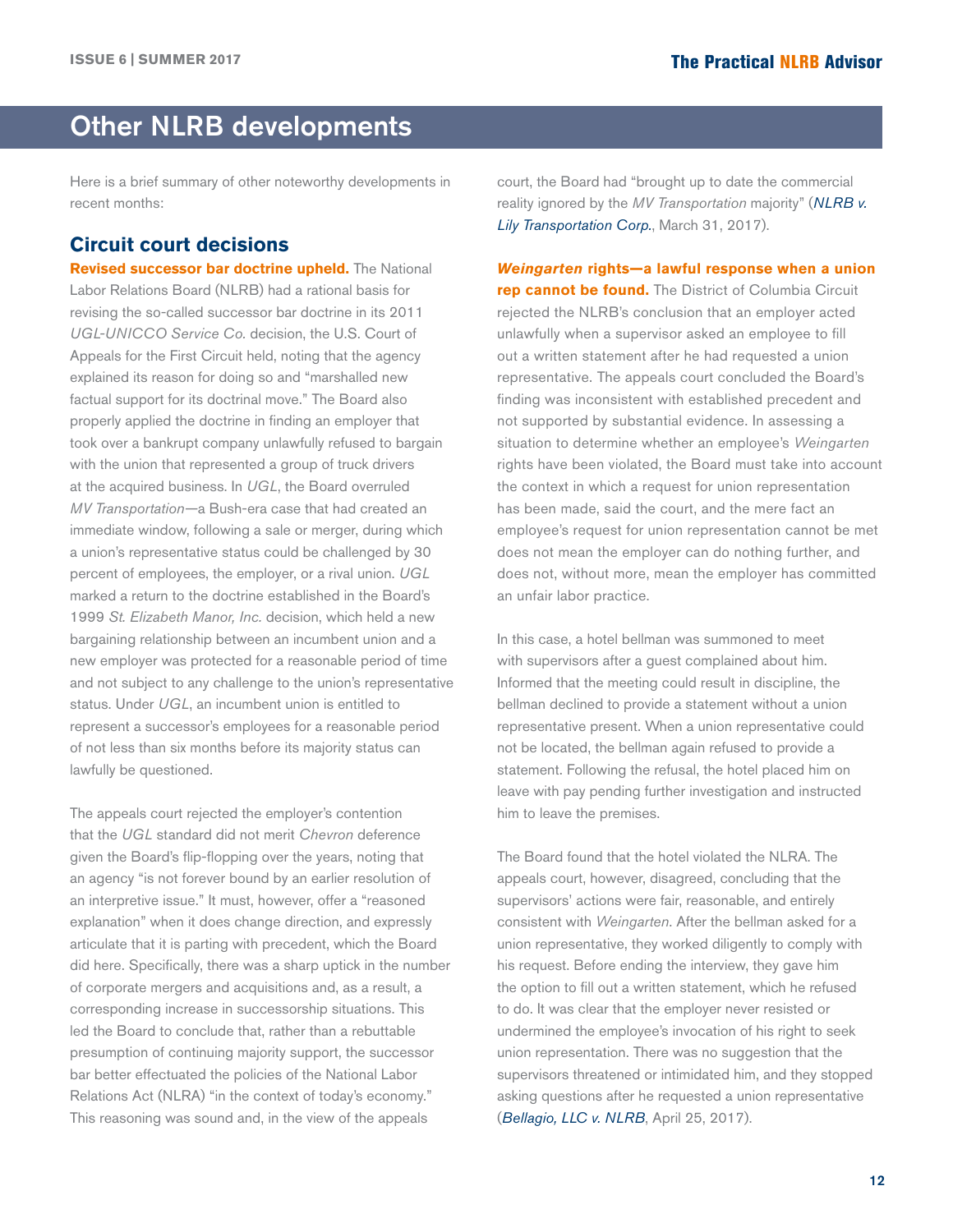**Employer must bargain over noncompete.** A unionized employer unlawfully implemented a mandatory confidentiality and noncompete agreement for new hires without giving the union notice and an opportunity to bargain, the D.C. Circuit held, upholding an NLRB finding that the employer violated Section 8(a)(5) of the NLRA. The appeals court also affirmed the Board's holding that two specific provisions of the agreement—an at-will clause and a prohibition on "Interference with Relationships"—independently violated Section 8(a)(1) of the Act. The employer argued it had the right to impose the new agreement because it was at "the core of entrepreneurial control" and had "only an indirect and attenuated impact on the employment relationship." The Board, however, had found the agreement did have a direct economic impact on employees since it imposed a cost on them in the form of lost employment opportunities and also imposed "costs on employees by broadly restricting their ability to benefit from their discoveries, inventions, and acquired knowledge" obtained by working for the company. Consequently, the agreement was precisely the kind of matter that was suitable for bargaining, the appeals court said (*[Minteq International, Inc. v. NLRB](http://hr.cch.com/eld/MinteqNLRB042817.pdf)*, April 28, 2017).

**Another circuit rejects class action waivers.** Adding its voice to the debate, a divided Sixth Circuit agreed with the NLRB that an employer violated the NLRA by barring employees from pursuing class or collective workplace legal claims. The appeals court joined the reasoning of the Seventh and Ninth Circuits, holding that arbitration provisions that mandate individual arbitration of employment-related claims violate the NLRA and fall within the savings clause of the Federal Arbitration Act (FAA). The appeals court also found that the Fifth Circuit reached the incorrect conclusion in *D.R. Horton, Inc. v. NLRB*, which held that arbitration provisions mandating individual arbitration of employmentrelated claims do not violate the NLRA and are enforceable under the FAA. Of course, the final word on the matter will come from the Supreme Court of the United States, which, when it reconvenes in October, will take up the question of whether class and collective action waivers in employment arbitration agreements violate the NLRA and whether the FAA, in any case, trumps the NLRA (*[NLRB v. Alternative](http://hr.cch.com/eld/NLRBAlternative052617.pdf)  [Entertainment, Inc.](http://hr.cch.com/eld/NLRBAlternative052617.pdf)*, May 26, 2017).

**Order to turn over witness statement enforced.** The D.C. Circuit affirmed a controversial 3–2 NLRB decision finding an employer violated the NLRA when it refused to

provide a union with a witness statement from a charge nurse who had seen a nurse's aide sleeping on duty. Leaving aside the larger issue, however, the appeals court did not address the Board's decision to overrule its blanket exemption protecting confidential witness statements from disclosure. The employer lacked standing to challenge the Board's new rule, the appeals court held, since the Board did not apply the rule in the case at hand (*[American Baptist Homes of the](http://hr.cch.com/ELD/AmericanBaptistNLRB060617.pdf)  [West d/b/a Piedmont Gardens v. NLRB](http://hr.cch.com/ELD/AmericanBaptistNLRB060617.pdf)*, June 6, 2017).

*King Soopers* **affirmed.** One of many Board rulings that caused concern among employers was the NLRB's modification of its make-whole remedy to require employers to fully compensate discriminatees for search-for-work and work-related expenses incurred in connection with interim employment. Upholding the Board's action, the D.C. Circuit found the agency's change to its remedial framework was lawful, reasonable, and fully justified. In the past, the Board had declined to award search-for-work and interim employment expenses that exceeded a complainant's interim earnings, but it acknowledged it had never explained or justified its approach. In this case, the Board found its traditional approach not only failed to make victims of unlawful discrimination whole, but also likely discouraged complainants in their job search efforts. Its new remedial framework was necessary, the Board explained, to ensure that make-whole remedies fully compensated unlawfully-discharged employees for losses incurred, and deterred further violations of the Act (*[King Soopers, Inc. v. NLRB](http://hr.cch.com/ELD/KingSoopersNLRB060917.pdf)*, June 9, 2017).

#### **Claim that sandwiches "contaminated" not protected.**

In an *en banc* decision, the Eighth Circuit declined to enforce the NLRB's determination that a Jimmy John's franchisee violated the NLRA by disciplining and firing employees who used posters to disparage the employer's sandwiches. The court reasoned that the posters, which implied that Jimmy John's sandwiches posed a health threat to consumers, were so disloyal as to exceed the protections of the Act, under the Supreme Court's controlling *Jefferson Standard* (*NLRB v. Local Union No. 1229, IBEW*) test. The appeals court rejected the Board's apparently dispositive reliance on its finding that the posters were not "maliciously untrue." The court did, however, enforce a separate portion of the Board's order finding that the employer acted unlawfully when its managers used Facebook postings to disparage and harass a leading union supporter for his protected activities (*[MikLin](http://hr.cch.com/eld/MikLinNLRB070317.pdf)  [Enterprises, Inc. d/b/a Jimmy John's v. NLRB](http://hr.cch.com/eld/MikLinNLRB070317.pdf)*, July 3, 2017).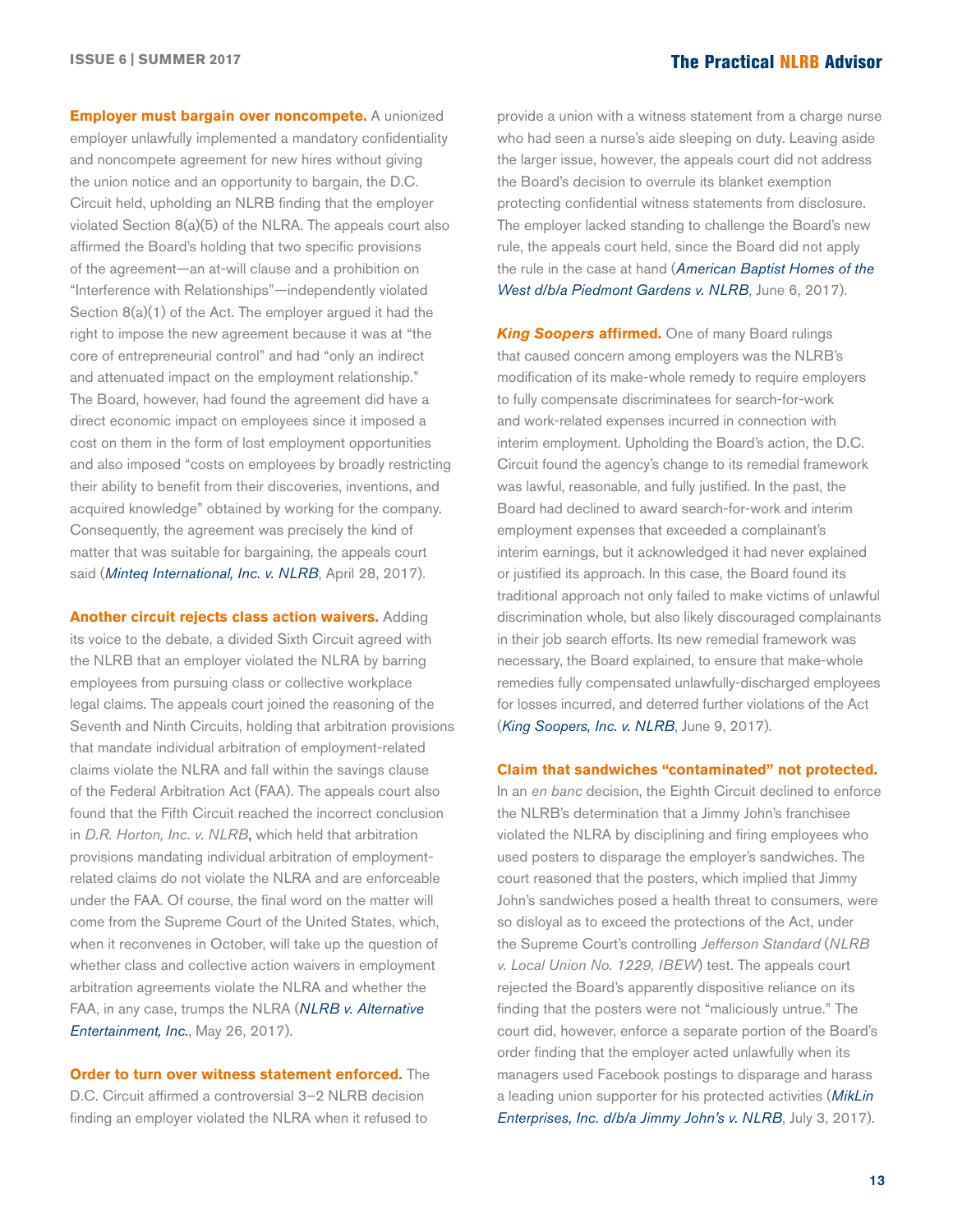### **Casino surveillance technicians are "guards."** The

day-to-day duties of surveillance technicians at two Las Vegas casinos included enforcing rules against coworkers, the D.C. Circuit concluded. As such, they were "guards" as defined by the NLRA. Section 9(b)(3) of the Act, in part, defines guards as individuals who "enforce … rules to protect property of the employer or to protect the safety of persons on the employer's premises." Most significantly, Section 9(b)(3) prohibits the Board from certifying any union to represent guards if the union also admits as members individuals who are *not* guards. Since the union involved in this case concededly admitted nonguards as members, the appeals court refused to enforce the Board's order directing the casinos to recognize and bargain with the union in a bargaining unit comprised of the surveillance technicians.

In finding the techs to be statutory guards, the court noted that they control the casinos' surveillance, access, and alarm systems and help investigate errant employee behavior. The casinos rely on a sophisticated network of cameras, locks, alarms, and computers in safeguarding property and deterring, detecting, and prosecuting criminal acts. Surveillance techs work with both the surveillance and security departments and have wide-ranging duties installing the systems, as well as using hidden cameras in targeted investigations of other employees suspected of wrongdoing. Techs do not confront or interview the targeted employee; their role is limited to ensuring proper coverage and retrieving surveillance footage. But the techs' participation is crucial because no other employees can install secret cameras. Moreover, the techs are "key employees" under Nevada gaming regulations, and therefore, they are subject to special restrictions and background checks. The record as a whole demonstrated that the techs performed "an essential step in the procedure for enforcement" of rules to protect the casinos' property and patrons, including enforcement against their fellow employees, the appeals court concluded. Consequently, the techs were guards, and it was improper to certify the union as their bargaining representative (*[Bellagio,](http://hr.cch.com/eld/BellagioNLRB071817.pdf)  [LLC d/b/a Bellagio Las Vegas v. NLRB](http://hr.cch.com/eld/BellagioNLRB071817.pdf)*, July 18, 2017).

**Joint-employer analysis rejected.** The D.C. Circuit found that the NLRB, in a pre-*Browning-Ferris* decision, had inexplicably departed from precedent when it held that CNN America was a joint employer along with the unionized outside contractors that provided staffing for the network's technical operations. The matter arose after

CNN brought those technical functions in-house and then refused to recognize and bargain with the union that had represented the contractors' employees. The appeals court held the NLRB's joint-employer determination could not be sustained because its analysis was inconsistent with its own precedent—specifically, with two 1984 decisions that set the governing standard for determining jointemployer status. The court held that without addressing that precedent or explaining why it did not control the outcome, the Board's decision could not be sustained. In contrast, the court pointed to the Board's later decision in *Browning-Ferris*, which is also pending in the D.C. Circuit, but where the Board carefully examined three decades of precedent and articulated a specific and reasonable justification for overruling that precedent. Because the Board failed to either overrule or adequately distinguish or modify its own precedent in the CNN decision, the court rejected its jointemployer determination. However, the court went on to note: "Our conclusion does not bar the Board from finding CNN to be a joint employer by applying a different standard or sufficiently explaining the one it did apply." While the court held that the Board's finding of joint-employer status could not be affirmed, it further concluded that the Board's decision finding CNN to be a legal successor could be, and was, sustained (*[NLRB v. CNN America, Inc.](http://hr.cch.com/eld/NLRBCNN080417.pdf)*, August 4, 2017).

## **Board rulings**

**More Election Rule problems.** The NLRB found that the results of a Board election must be set aside where 90 percent of the addresses on the voter list provided by the employer were inaccurate, the names of at least 15 eligible employees were omitted, and the list did not provide phone numbers for any of the employees. In a partial dissent, Chairman Miscimarra observed that the decision illustrated the downside of the Election Rule's preoccupation with speed between petition-filing and the election. Moreover, he asserted, the expanded voter-list disclosure requirements inappropriately failed to accommodate employees' privacy interests. While he agreed with the Board that the election should be set aside because the bulk of the addresses were incorrect, he would not decide whether the omission of 15 employees from the list independently required a new election. Separately, the Board found that a string of text messages between a supervisor and an employee that included asking whether the employee was working for the employer or the union constituted unlawful interrogation (*[RHCG Safety Corp.](http://hr.cch.com/eld/RHCG060717-002.pdf)*, June 7, 2017).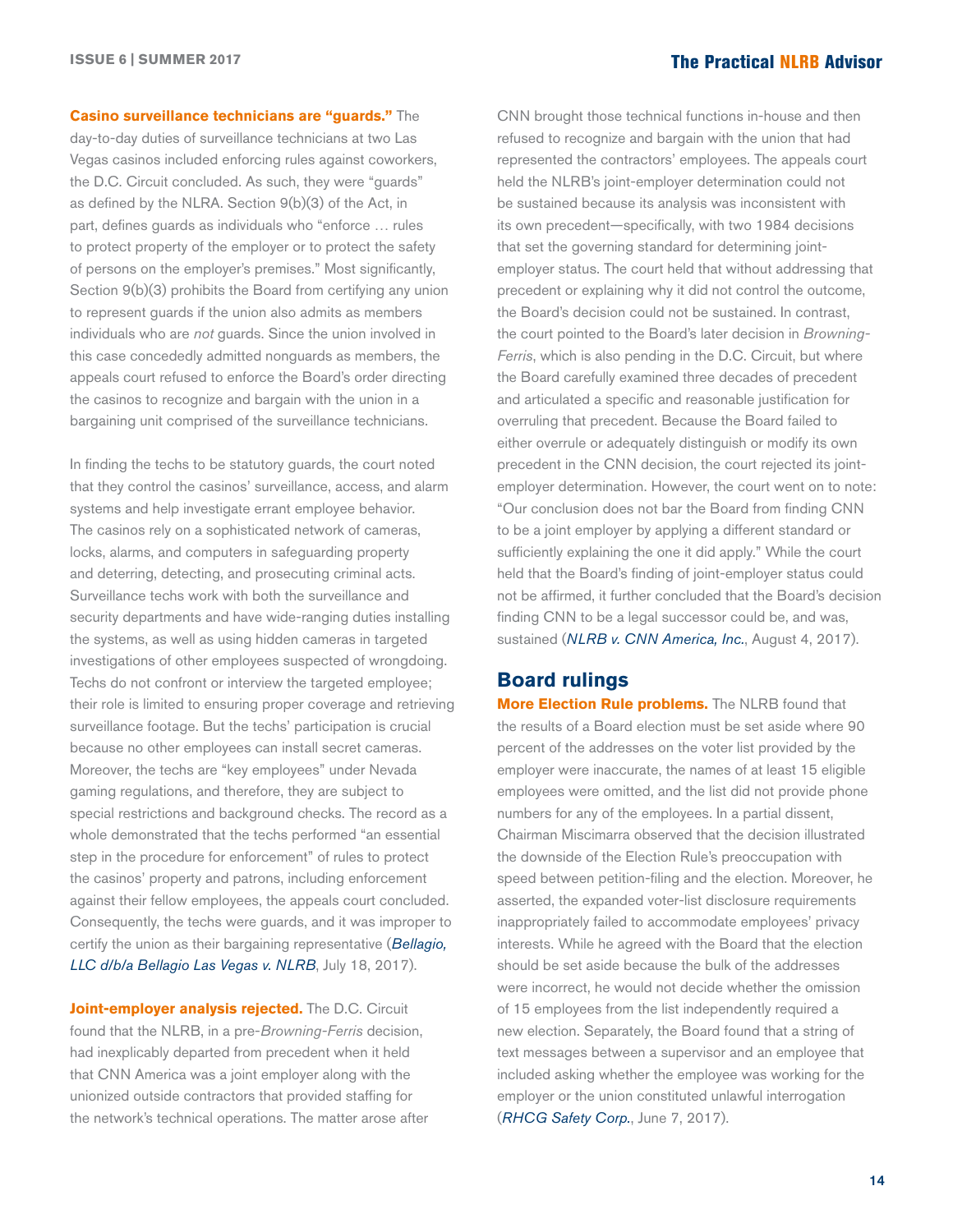#### **Employee unlawfully barred after filing suit.** An

employer acted unlawfully by denying a former employee access to its hotel/casino facility after she and another employee filed a collective action. The employer routinely allowed former employees to patronize its facility and attend social functions, but denied the employee in question based on her protected activity, said the Board majority, concluding that Section 7 of the NLRA prohibits such retaliatory action. In dissent, Member Miscimarra argued that when enacting the NLRA, Congress did not intend to guarantee that all former employees would have a right of access to the private property of their former employers whenever they joined other employees in a non-NLRA lawsuit against their former employers. While the employer's action may have constituted retaliation for the worker's pursuit of the FLSA claim, the NLRB is not statutorily empowered to police the nonretaliation provisions of statutes other than the NLRA (*[MEI-GSR Holdings, LLC](http://hr.cch.com/eld/MEIGSR051617.pdf)*, May 16, 2017).

#### **Small company was successor of national company.**

A school district terminated the special education portion of its bus transportation contract with a large unionized transit company and awarded it to a small company specializing in transport services for special needs students. A divided NLRB determined that the small company became a legal "successor" to the larger unionized company and that it violated the NLRA by failing to recognize and bargain with the union as the exclusive bargaining representative of the drivers and monitors. Arguing that the majority disregarded and misapplied a fundamental aspect of successorship law, Member Miscimarra dissented. While both entities engaged in the business of transporting certain students from point A to point B, the essential part of the smaller company's business was unique and involved particularized transport needs associated with special education students. Further, it did not take over any of the larger company's facilities or purchase any of its buses or equipment. Further still, the smaller company did not take over its operations; rather, it merely took over the contract for special education children. It also configured new routes and increased the number of routes, and, although it hired some of the larger company's employees, it conducted a genuine application and hiring process. Thus, Member Miscimarra argued, the Board could not reasonably find that the essential successorship element of a substantial continuity of the business existed (*[Allways East Transportation, Inc.](http://hr.cch.com/eld/AllwaysEast051117.pdf)*, May 11, 2017).

**Unlawful solicitation of grievances.** During the course of a union organizing campaign at a nursing home the chief operating officer (COO) of the home's parent corporation paid an infrequent visit to the facility. He was aware that there had been complaints about the home's interim director. During his visit he approached one of the employees who had complained and asked her "how things were going." The employee repeated her concerns about the interim director of nursing, and the COO told the employee that he would "follow up and look into" it. He also discussed the employee's union activities.

Over the dissent of Member Miscimarra, a Board majority found the exchange to constitute an unlawful solicitation of grievances and implied promise to remedy them. Because the employer had not previously addressed employee complaints in quite this manner, it failed to rebut an inference of illegality under the NLRB's *Maple Grove Health Care Center* framework, according to the majority (*[Mek Arden,](http://hr.cch.com/eld/MekArdenLLC072517.pdf)  [LLC d/b/a Arden Post Acute Rehab](http://hr.cch.com/eld/MekArdenLLC072517.pdf)*, July 25, 2017).

## **Legislative activity**

**Undoing Obama Board actions.** On June 14, Sen. Lamar Alexander (R-TN) introduced the Workforce Democracy and Fairness Act, which would amend the NLRA to roll back the Obama-era's so-called ["quickie election" rule.](https://www.gpo.gov/fdsys/pkg/FR-2014-12-15/pdf/2014-28777.pdf) The Senate bill, [S. 1350](http://hr.cch.com/ELD/S1350final.pdf), would undo the revised election rule's problematic features, which sharply curtailed the time in which employers can respond to a union organizing campaign and the extent to which they can raise pre-election challenges. Specifically, the legislation would mandate that union elections not be held in fewer than 35 days; provide employers at least 14 days to prepare their cases to present before an NLRB election officer and protect their right to raise additional concerns throughout the pre-election hearing; require the NLRB to determine the appropriate bargaining unit and address any questions of voter eligibility *before* the union is certified; and give employers at least seven days to provide a list of employee names and one additional piece of contact information chosen by each individual employee in order to protect his or her privacy. The House Committee on Education and the Workforce cleared [H.R. 2776,](https://edworkforce.house.gov/uploadedfiles/hr_2776_bill_text.pdf) the House version of the bill, on June 29. The measure also rolls back the NLRB's controversial standard for recognizing "micro" bargaining units.

On June 29, the House advanced two other legislative proposals to reform the NLRA, passing each of them out of committee on a 22–16 party-line vote. The [Employee Privacy](https://edworkforce.house.gov/uploadedfiles/fact_sheet_-_employee_privacy_protection_act_2017_final.pdf)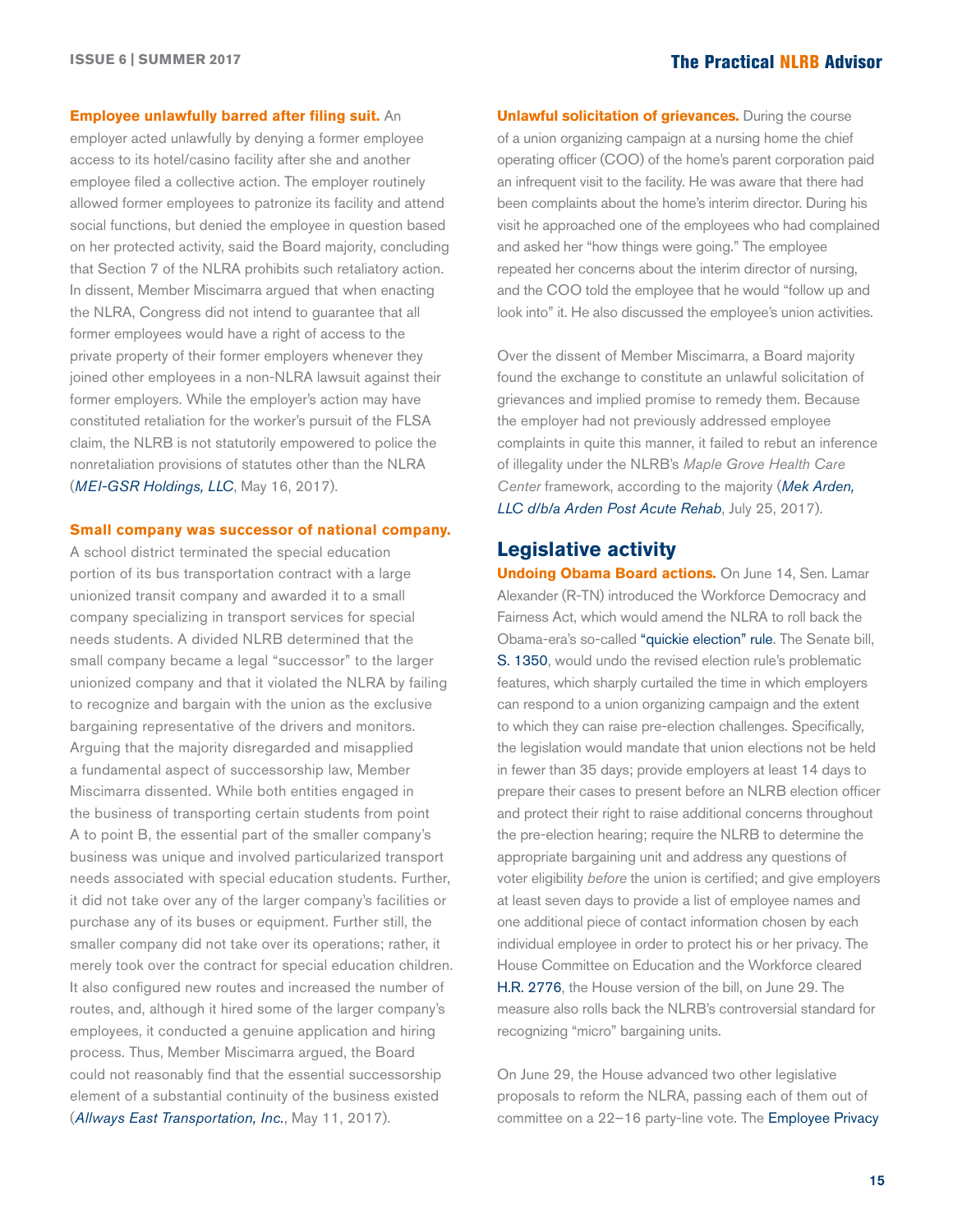[Protection Act](https://edworkforce.house.gov/uploadedfiles/fact_sheet_-_employee_privacy_protection_act_2017_final.pdf) ([H.R. 2775\)](https://edworkforce.house.gov/uploadedfiles/hr_2775_bill_text.pdf), introduced by Rep. Joe Wilson (R-SC), "[e]mpowers workers to control the disclosure of their personal information" by reversing policies ushered in by the Obama NLRB that afford labor unions greater access to employee contact information during union organizing campaigns. The [Tribal Labor Sovereignty Act](https://edworkforce.house.gov/uploadedfiles/tlsa_fact_sheet.pdf) of 2017 ([H.R.](https://www.congress.gov/115/bills/hr986/BILLS-115hr986ih.pdf)  [986\)](https://www.congress.gov/115/bills/hr986/BILLS-115hr986ih.pdf) would, according to the bill's sponsor, Rep. Todd Rokita (R-IN), protect the sovereignty of Native American tribes from bureaucratic overreach and ensure tribes have control over their labor relations by exempting tribal enterprises from NLRB jurisdiction.

**Disarming the NLRB.** On July 20, Senator Mike Lee (R-UT) introduced legislation that would effectively strip the NLRB of its power to prosecute and adjudicate labor disputes. Instead, that power would be transferred to federal courts. Under [the Protecting American Jobs Act \(S. 1594](http://hr.cch.com/eld/ProtectingAmericanJobsAct.pdf)), the NLRB would continue to conduct investigations, but the Board would be unable to prosecute any alleged violations. The bill is cosponsored by Sens. Ted Cruz (R-TX), James

Lankford (R-OK), Tom Cotton (R-AR), Luther Strange (R-AL), and Marco Rubio (R-FL).

The measure also would limit the NLRB's rulemaking authority to rules concerning the internal functions of the Board. The agency would be barred from "promulgating rules or regulations that affect the substantive or procedural rights of any person, employer, employee, or labor organization, including rules and regulations concerning unfair labor practices and representation elections." Conforming amendments would be made to the NLRA.

According to Lee, "the NLRB has acted as judge, jury, and executioner for labor disputes in this country." The Protecting American Jobs Act would restore "fairness and accountability" to federal labor laws. Lee introduced similar bills in the last two Congresses, but they never even received committee consideration. However, the legislation may have better odds given the current Republican majority in both houses of Congress.  $\blacksquare$ 

#### **BRIAN IN BRIEF continued from page 2**

of the delay has come from the administration itself, with a personnel selection and placement record that has been far from robust. Certainly, Senate Democrats, as the opposing party, have played their role, but in a post-filibuster era it is impossible to have one of the worst records in getting nominees timely confirmed without the nominating party itself taking a significant amount of responsibility for the delay.

Hopefully, when all of official Washington returns in September from its extended summer vacation, it will do so with a new sense of purpose on all fronts. A first sign that this is the case, at least on the labor front, would be the swift confirmation of William Emanuel. Of more significance would be the prompt announcement of two fully-vetted nominees to take the places of Philip Miscimarra and

Richard Griffin. There is an increasing sense of urgency on the management side. Hopefully, that will translate into action by the administration and Congress. The amount of work is daunting, and the window of opportunity is invariably narrower than anyone thinks.

*Sincerely,*

Brian Hoyes

**Brian E. Hayes** *Co-Chair, Traditional Labor Relations Practice Group* Ogletree Deakins

*[brian.hayes@ogletree.com](mailto:brian.hayes@ogletree.com)* 202.263.0261